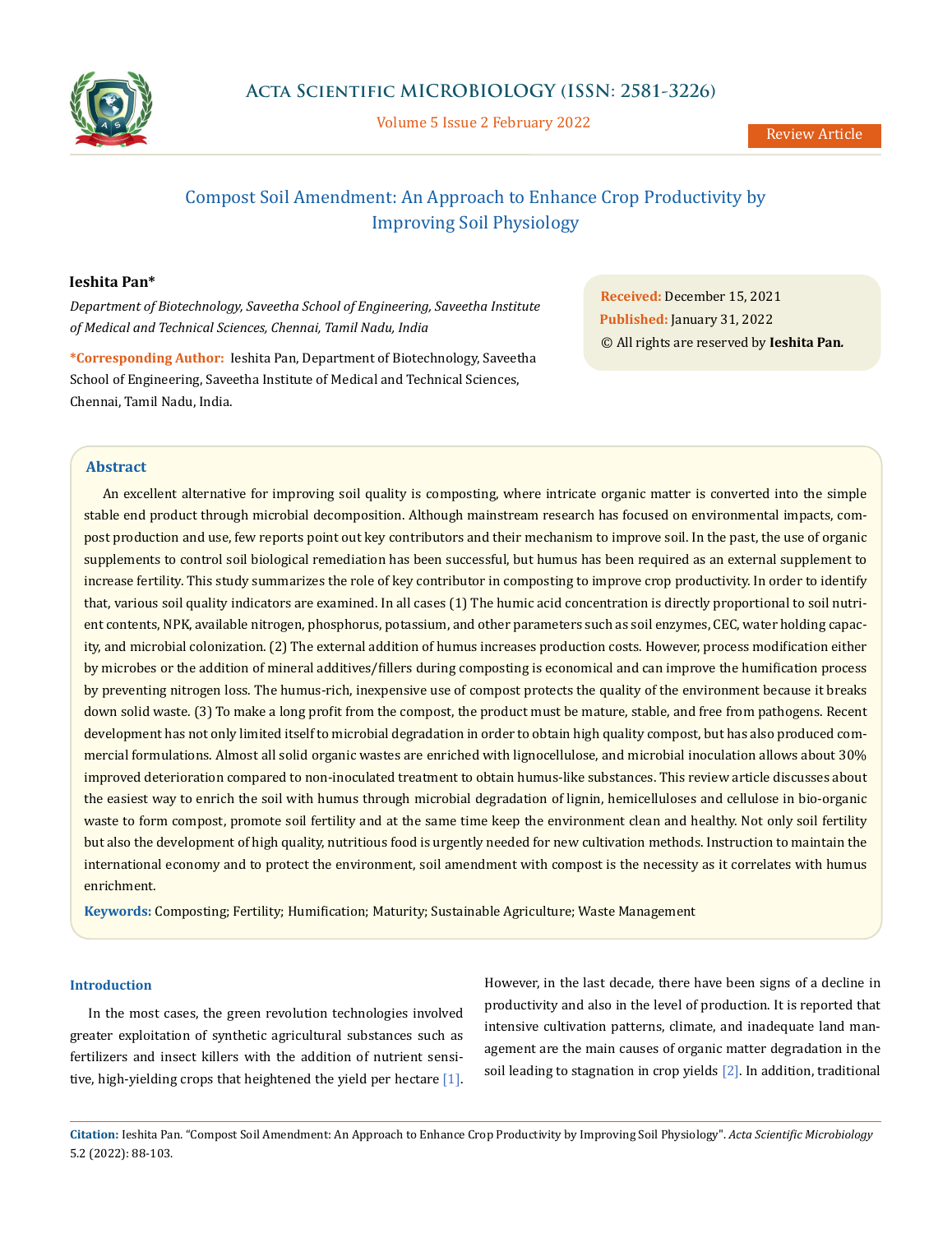farming practices also exacerbate the situation and cause severe nutrient shortages. Due to insufficient organic matter input, soil microbes tend to be less and less diverse leading to imbalances in the soil nutrient cycle  $\left[3\right]$ . Although chemical agriculture meets the nutritional needs of a crop, it is not favorable to the natural environment of the soil, resulting in difficult soil that is polluted with inorganic ions. Constant chemical usage alters soil pH and generates toxicity to the plants. However, for crop productivity, skillful utilization of chemical fertilizers is also necessary  $[4]$ . Due to the current development of inorganic fertilizer application, almost all sites are now polluted with organic impurities and their numbers are increasing proportionately  $[5]$ . Therefore many of these unhygienic sites necessitate active clean-up immediately to abolish toxic substances. The evaluation costs and remediation measures for these polluted sites are exceptionally very high. An inexpensive substitution is therefore now necessary. Thus, bioremediation is taken up as a potential, profitable alternate  $[6]$ . It initiates biostimulation by adding nutrients, fertilizers, and organic components, and bio-augmentation by adding microbes, activated sludge or compost. Compost has not only been used on a large scale for biodegradation to remove toxins since the early 1980s. In addition, soils polluted with chlorophenol, tar oils and mineral oils dominate the pollution with polycyclic aromatic hydrocarbons [7]. Not only is it an effective method, some studies suggest process failures due to the low productivity of bio-stimulation techniques on original landfills.

In particular, the processing of compost is seen as promising not only for biological soil bioremediation, but also for soil improvement  $[6]$ . Compost is a valuable source of humic acid, a group of molecules that help plants provide water and nutrients by preventing them from being leached out. A high humic acid content could dramatically increase crop yields  $[8]$ . The root area can become nutrient poor if there is a scarcity of humic acid or mycorrhizal fungi. Compared to the plant root, mycorrhizae can collect nutrients through their hyphae microtubes, which can expand much further into the soil to collect these elements even outside the zone of depletion. Humus is even more crucial for plant nutrient uptake if healthy mycorrhizae are absent. Nevertheless, compost improves the plant nutrient status of the soil, keeps the organic components of the soil at a higher level than inorganic fertilizers, restores soil physiology, her WHC, support valuable microbial colonization, reduce plant pathogens, set up inexpensive disposal methods, reduce

the chemical fertilizers need and control erosion, water penetration and nutrient uptake  $[4]$ . Since the root has a negative charge, positively charged ions are easily absorbed by a plant root. Humic matter (both humic and fulvic acid) improves the transfer of micronutrients into the plant's circulatory system by accepting positive ions that are attracted not only to the root but also to the hyphae microtubes of the mycorrhizae [9]. Compared to humic acid the accumulated negative charge on the root is higher, so micronutrients are successfully taken up and absorbed by the plant's circulatory system. Some of them dissociate from the humic acid molecule when penetrating the root membrane. Since humic substances can chelate, the availability of these cations (Mg<sup>2+</sup>, Ca<sup>2+</sup> and Fe<sup>2+</sup>) for plants is increased. Compared to sewage sludge, NPK fertilizer or other organic fertilizers, the nutritional value of compost is found better with increased harvest yields. Recycling solid waste and returning nutrients to the soil is the fundamental desire to make the environment healthier. Off the total applied nitrogen [N], only 2-15% nitrogen yield of the plants could be achieved [10].

Lignocellulose, a key factor in organic waste, is the most stable and stubborn organic carbon fraction that not only restricts rapid composting, but also limits humus formation [11]. Jindo., *et al*. [12] and Zhang., *et al*. [13] found that biochar can promote the breakdown and humification of organic matter when added to composting pig manure and sewage sludge. In addition, Jurado., *et al*. [14] noticed that microbial inoculums could allow 21-28% deterioration in lignocellulose compared to non inoculated treatment of tomato plants and composting of pine chips. Humic-like substances were obtained from the breakdown of homogeneous raw materials containing lignocellulose. However the formation of humic substance during composting is one of the complicated, least understood but fascinating mechanisms. There are several ways for the formation of humic substances when plant and animal residues are rotting in the soil, the most important of which are summarized in (Figure 1). Although in practice all four routes must be considered as key mechanisms for the synthesis of humic and fulvic acids in nature, including sugar-amine condensation, only one is operated at a time. According to the classical theory, the formation of humic acid was mainly achieved from modified lignins. However majority of researchers today favor a mechanism involving quinones in which microbial oxidase plays the key role. Ligninolytic fungi first attack simple carbohydrates, parts of the protein and cellulose in the medullary rays, the cambium, and the cortex of plants debris

**Citation:** Ieshita Pan*.* "Compost Soil Amendment: An Approach to Enhance Crop Productivity by Improving Soil Physiology". *Acta Scientific Microbiology*  5.2 (2022): 88-103.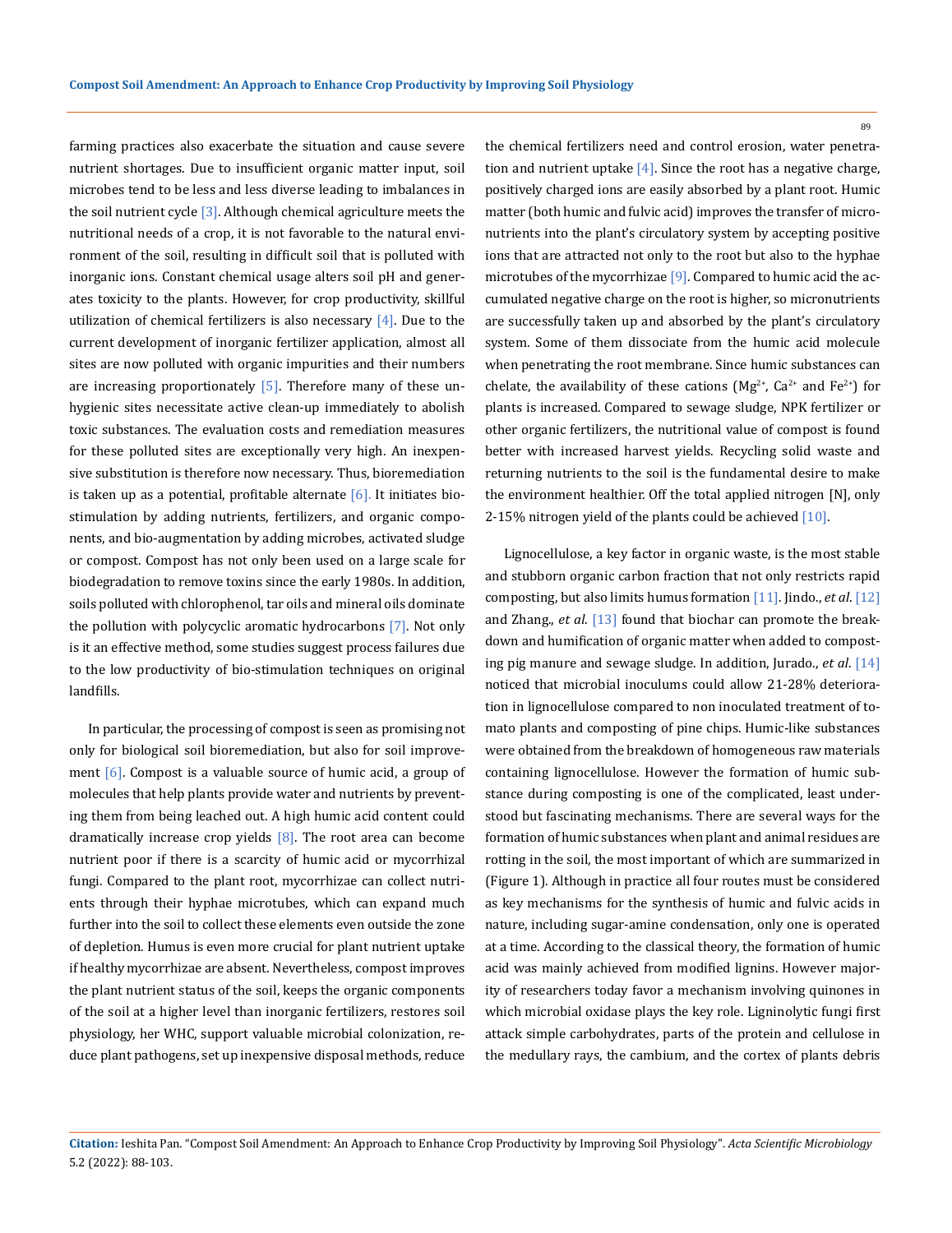to initiate decomposition  $[14]$ . The cellulose in the xylem is broken down by aerobic myxobacteria. Polyphenols synthesized by the myxobacteria are oxidized to quinones by polyphenol oxidase enzymes, which then react with N-compounds to form brown humic substances. *Pseudomonas* sp. was the key player in this conversion. In composting Bohacz [15] found a significantly high correlation of the number of nutritionally-specialized groups of fungi responsible

for complex ligno-cellulose biodegradation with an increase in respiratory activity and dehydrogenase activity. This review article discusses the choice of compost as a soil improver because of its potential to increase humus levels in the soil through the microbial degradation of lignocellulose in the bio-organic waste, to manage solid waste and improve plant growth.



**Figure 1:** Schematic representation of the conversation of solid organic waste to Humic acid. R1-R4 represents all the routes through which microbes degraded the complex material and generate humic substances.

### **Composting and microbial diversity**

Current research has mainly focused on improving soil quality using microflora in order to change its physicochemical properties. However, few studies have looked at the role of humic acid on soil microflora. This went hand in hand with a reduction in carbohydrate, hemicellulose and cellulose and increased humification [16]. Humification is an index of compost maturity and serves as a key factor for assessing the characteristics of soil physiology, ionic components, and productivity  $[1]$ . A previous study found that one more sustainable step in increasing plant production is to add organic fertilizers, which are a rich source of microorganisms that promote plant growth. They influence plant growth either directly by improving nutrient uptake, fixing atmospheric  $N_{2'}$  solubilizing inorganic P, improving the root surface, or indirectly by producing hormones, and suppressing pathogens [17]. Initially, plant growthpromoting rhizobia were the inoculum of choice, but now all potential organisms are being added to achieve the required growth. At the top, however, are bacteria of the genera *Escherichia, Kleb-*

**Citation:** Ieshita Pan*.* "Compost Soil Amendment: An Approach to Enhance Crop Productivity by Improving Soil Physiology". *Acta Scientific Microbiology*  5.2 (2022): 88-103.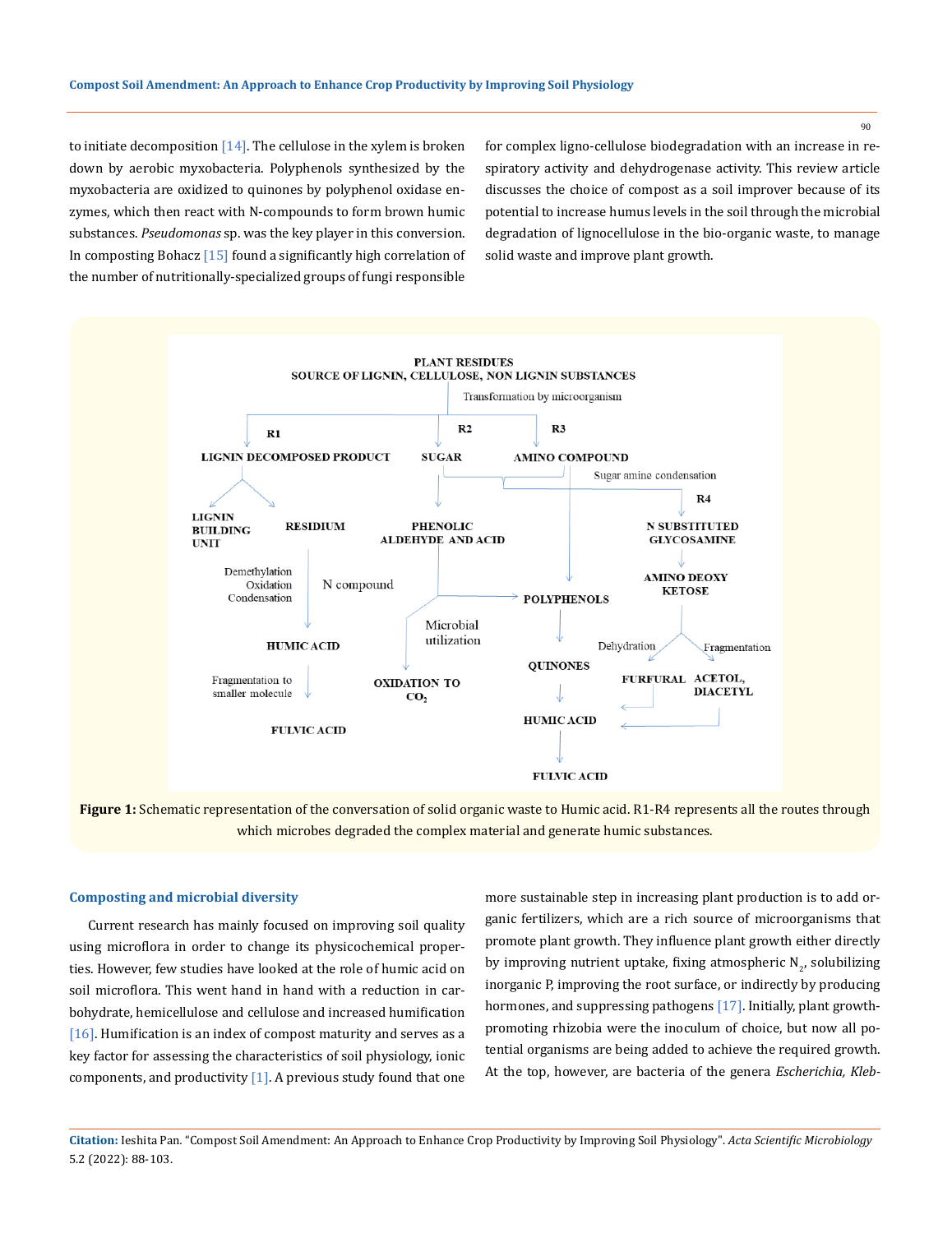*siella, Aeromonas, Alcaligenes, Bacillus* and *Enterococcus*. Instead, some common fungal communities, e.g. *Cladosporium, Aspergillus, Mucor, Rhizopus, Penicillium*, with *Micromonospora* as *Streptomyces* are the predominant actinomycetes. *Trichoderma viride* and *Pleurotus sajor-caju* also take an active part in the decomposition process [3,15]. The mesophilic organic acid producing bacteria such as *Lactobacillus* sp. and *Acetobacter* sp. was initially present, whereas *Bacillus* sp. and *Actinobacteria,* become dominant in later stages. In the second phase, thermophilic actinomycetes of the species *Faenia rectivirgula*, *Saccharomonospora viridis*, *Streptomyces thermoviolaceus*, *Thermoactinomyces thalpophilus*, *T. vulgaris* and *Thermomonospora cuvata* predominate [14,18].

This bio-solid to compost conversion with diverse micro flora is a three phase processes that is summarized in (Table 1). During the first phase with a simultaneous increase in temperature, the carbon dioxide content is also increased, but the raw material is reduced due to the breakdown of carbohydrates and proteins (Figure 2). This is due to the effect of mesophilic organisms [11]. In the second phase of composting, the temperature rose from 45°C to around  $70^{\circ}$ C and thermophiles replaced the mesophiles [18]. The high degree of pathogen removal took place in parallel [11,17]. As the temperature dropped, the third phase of composting began with mesophile repopulation. The rhizosphere soil microbes that maintain the ecology of the rhizosphere are sensitive to environmental changes. Inorganic fertilizers alter the soil's microbial community and its functional activities. On the contrary, due to the presence of humic acid, Firmicutes, Basidiomycota and Mortierellomycota predominate in compost soil, increasing soil nutrient levels, soil enzyme activity and microbial diversity. Compost production through microbiological degradation is easily digestible to become a stabilized end product and suppress plant diseases [11]. For more environmentally friendly cultivation methods, they can partially replace other expensive agrochemicals in order to meet the increasing requirements. Since the activity of the soil enzymes is an indicator of the high metabolism in the soil, it can also indicate nutrient uptake, utilization and plant growth. The appearance of the compost material changes from dark brown to black with reduced particle size, earth-like texture, increased humus content and ion exchange capacity indicating its completion [19]. Compost, with its key component humic acid, directly increases plant productivity and makes the soil healthier.

| <b>Microorganisms involved</b>                                                                        | <b>Waste type</b>                      | <b>References</b>          |
|-------------------------------------------------------------------------------------------------------|----------------------------------------|----------------------------|
| Bacillus sp strain B4                                                                                 | Coconut shell, rice straw and corncob  | $[3,14,15,17-19,40,47,56]$ |
| B. badius, Cellulomonas                                                                               | Dung or sludge wastewater              |                            |
| Bacillus schlegeli                                                                                    | Combination of lignocellulose and dung |                            |
| B. licheniformis strain NH 1                                                                          | House hold natural waste               |                            |
| Hunsenula, Aspergillus, Rhizopus, Mucor, Chlorella                                                    | Rice bran or potato waste              |                            |
| Bacillus sp., Aspergillus, Trichoderma, Myriodontium, Pleurotus                                       | Domestic organic waste                 |                            |
| Chrysosporium sp, Scopularopsis sp,                                                                   | 70% dung + 30% plant debris            |                            |
| Faenia rectivirgula S. thermoviolaceus, Saccharomonospora<br>viridis, Termoactinomyces thalophilus,   | Municipal solid waste                  |                            |
| Pseudallescheria boydii, Penicillium, Trametes villosus                                               | Plant materials                        |                            |
| Pleurotus sajror-caju, Trichoderma harzianum, A. niger, Azoto-<br>bacter chroococcum                  | Wheat straw                            |                            |
| Protobacteria                                                                                         | Organic waste                          |                            |
| Cellulomonas sp.                                                                                      | Shredded paper waste                   |                            |
| Salmonella                                                                                            | Sewage, supplemented with sawdust      |                            |
| Bacillus sp, Absidia corymbifera, Aspergillus fumigatus, Proteus<br>vulgaris, Pseudomonas aeruginosa, | Citrus waste                           |                            |
| Bacillus stearothermophilus                                                                           | Domestic waste                         |                            |
| Trichoderma viridae, Bacillus sp.                                                                     | Immature grass compost                 |                            |

**Table 1** 

**Citation:** Ieshita Pan*.* "Compost Soil Amendment: An Approach to Enhance Crop Productivity by Improving Soil Physiology". *Acta Scientific Microbiology*  5.2 (2022): 88-103.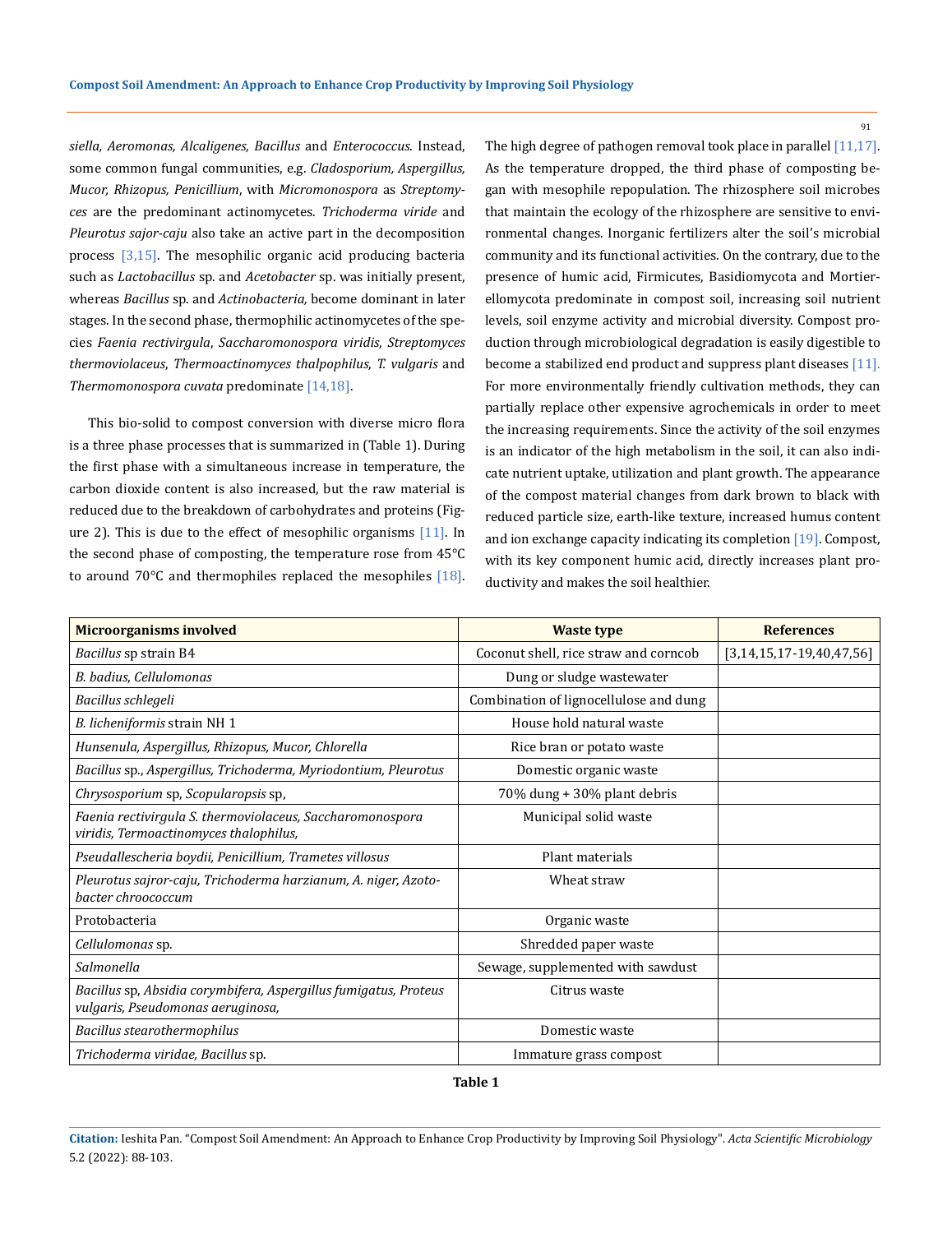

**Figure 2:** Schematic representation of compost formation. From various raw materials mature compost formation occurred by the colonization of microbial community which is a three phasic biodegradation process.

#### **Determination of compost maturity**

Using compost is an inexpensive way to curb agronomic problems, and its soil application is a convenient way to restore soil fertility as well as crop productivity. However, when unstable compost is spread on the land the crop yield decreases due to the increase in the production of phytotoxic complexes, insect pollution, insufficient nitrogen and oxygen concentrations and the formation of unpleasant odors. Therefore, attention is drawn to the assessment of the compost maturity in order to determine the process completion [20]. No technique or method alone can be used successfully to assess biological stability and maturity of compost. On the other hand, the integrated use of various parameters, i.e. physical, chemical and biological parameters, a more comprehensive understanding of compost maturity. In order to get the maximum benefit from the application of compost in field trials, several other indexes are used to assess quality. Color, odor, pH, C/N ratio, and ionic components dominated among them. In the last ten years, however, these restrictions were not considered sufficient to assess the degree of maturity of compost  $[1,20]$ . Now analyzes the degree of self-healing ability, organic matter (OM), cation exchange capacity (CEC), nutrient content, phytotoxicity test, germinaton index (GI), temperature drop, moisture content, conductivity, ionic strength and the presence of potential pathogens such as *Salmonella* sp. *Actinobacteria*, coliform bacteria, etc. are the parameters that are used to prove

the compost quality and maturity  $[21]$ . Physical properties include particle size, texture, particle density, bulk density, dry matter content and the content of non-compostable debris (stone, plastic and glass) also provides additional information.

The degree of maturity was also determined by calculating the humification index using the humic and fulvic acids concentration, UV–Vis spectroscopic measurements, FTIR, and 13C NMR. Amir., *et al*. [22] found that the analysis of the E4/E6 ratios (E, the optical density of the test solution with 6 and 4 attached specified 664 nm and 472 nm) and the ratio of  $C_{HA}/C_{FA}$  determined the functional groups present in compost with its level of maturity. Grube., *et al*. [23] proposed the method to determine the concentration of cadmium (Cd<sup>+2</sup>), cobalt (Co<sup>+2</sup>), zinc (Zn<sup>++</sup>), nickel (Ni<sup>+2</sup>), and lead (Pb<sup>+2</sup>) to check heavy metal exposure. Phytotoxicity study, seed germination, existence of the pathogen and assessment of plant growth are other methods routinely performed to determine its biological stability [1]. The product should always be analyzed for complete elimination of pathogenic microorganisms like *Enterococcus faecalis*, *Clostridium* sp. before its field application [18]. Fertilizers from municipal waste are not only enriched with mesophilic bacteria, but also with yeasts and filamentous fungi, with bacterial spores, and also with *Salmonella* and *Shigella* contaminanants. However, numerous other pathogens of bacterial and fungal origins are potentially associated with this biological waste, includ-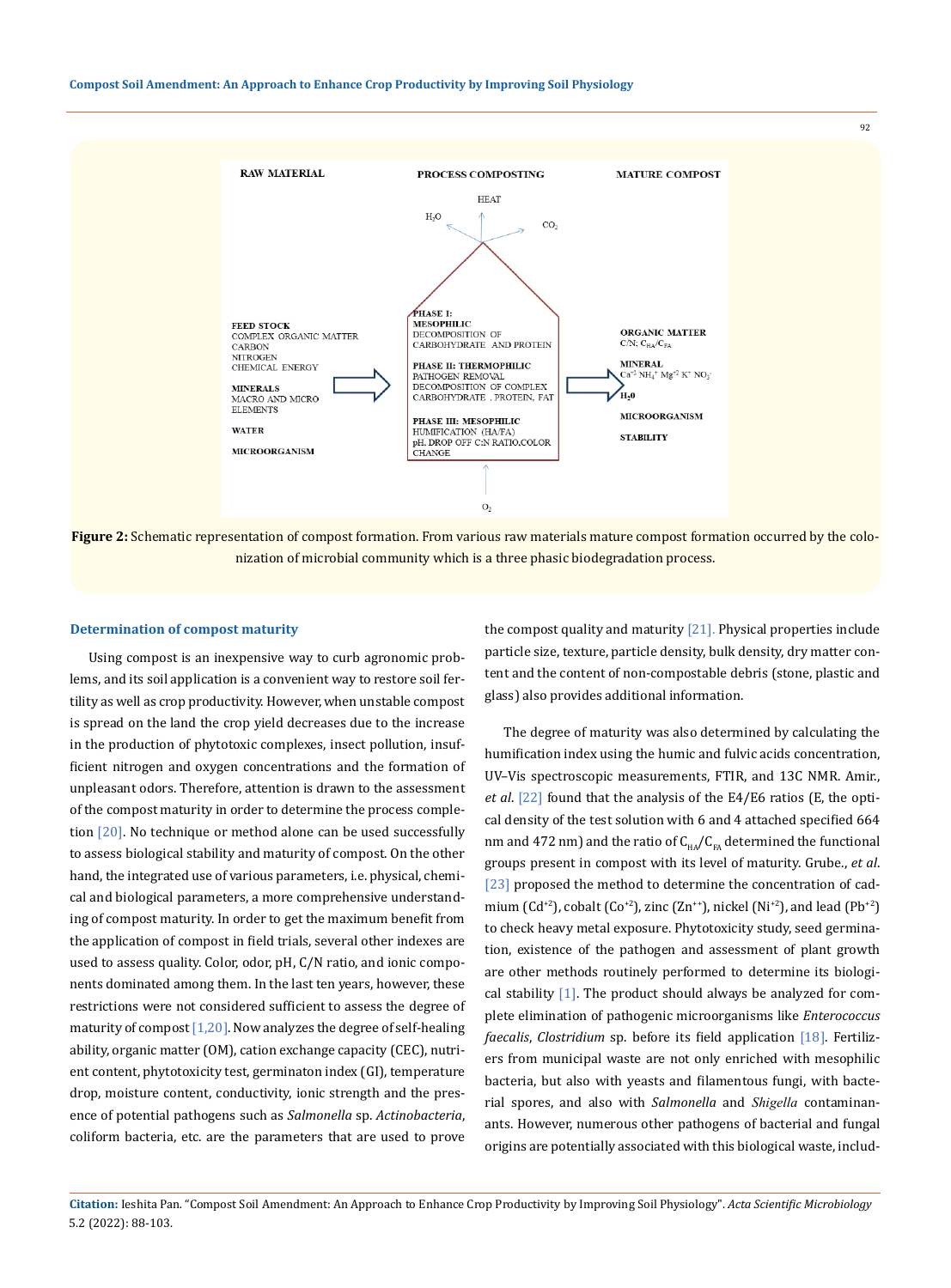ing *Listeria monocytogenes*, *Aspergillus fumigates* (opportunistic pathogen of the throat and nose), *Yersinia enterocolitica, Stachybotry s atra*, *Staphylococcus aureus, A. flavus, Fusarium sp* and mycotoxins producing *Penicillium* sp [17]. Not only that, the persistence of some herbicides and insecticide contaminants in feedstock also influences the quality, marketability, and application of the final product. The detection of chlorinated herbicides, dioxins, organochlorine pesticides, organophosphorus pesticides, polychlorinated biphenyl compounds is just as important.

rial and other components are supplemented gradually to make the process faster. Organic materials rarely have all the properties that are required for efficient composting, so that the addition of fillers offers a preferred uniqueness to improve quality. Modifications aim to regulate humification, moisture concentration, C/N ratio, nitrogen concentration or consistency, while for aeration the filler is the option [20]. Corn stalks, any kind of straw, newsprint, lime, bark flakes, diatomaceous earth, sawdust, wood flakes, fly ash, coal ash and all kinds of leaves are the most common fillers on which composting depends. Aliphatic acids with low molecular weight are found in relatively high concentrations in compost, which comes from straw or wood residues as the starting material.

### **Nutritional benefits of compost**

To perform successful composting diverse feed stocks can be used (Table 2)**.** Decomposition begins with a primary raw mate-

| <b>Material</b>                                        | % N (dry weight) | C/N ratio (weight<br>to weight) | % Moisture content<br>(wet weight) | <b>References</b> |
|--------------------------------------------------------|------------------|---------------------------------|------------------------------------|-------------------|
| Crop and fruit/veg processing waste                    |                  |                                 |                                    |                   |
| Corn cobs                                              | $0.4 - 0.8$      | 56-123                          | $9 - 18$                           |                   |
| Corn stalks                                            | $0.6 - 0.8$      | 60-73                           | 12                                 |                   |
| Fruit waste                                            | $0.9 - 2.6$      | 20-49                           | 62-88                              |                   |
| Apple filter cake                                      | 1.2              | 13                              | 60                                 |                   |
| Apple pomace                                           | 1.1              | 48                              | 88                                 |                   |
| Potato tops                                            | 1.5              | 25                              | $\Box$                             |                   |
| Cull potatoes                                          | $\frac{1}{2}$    | 18                              | 78                                 |                   |
| Potato processing sludge                               |                  | 28                              | 75                                 |                   |
| Rice hulls                                             | $0 - 0.4$        | 113                             | $7 - 12$                           |                   |
| Straw, hay, silage                                     |                  |                                 |                                    |                   |
| Straw - general                                        | $0.3 - 1.1$      | 48-150                          | $4 - 27$                           |                   |
| Straw - oat                                            | $0.6 - 1.1$      | 48-98                           |                                    |                   |
| Straw - wheat                                          | $0.3 - 0.5$      | 100-150                         |                                    |                   |
| Corn silage                                            | $1.2 - 1.4$      | 38-43                           | 65-68                              |                   |
| Hay - legume                                           | $1.8 - 3.6$      | 15-19                           | $\overline{\phantom{a}}$           |                   |
| Hay - non legume                                       | $0.7 - 2.5$      | 32                              |                                    |                   |
| Fish and meat processing                               |                  |                                 |                                    |                   |
| Blood waste (slaughter house<br>waste and dried blood) | 13-14            | $3 - 3.5$                       | 10-78                              |                   |
| Crab and lobster wastes                                | $1.6 - 8.2$      | $4.0 - 5.4$                     | 35-61                              |                   |
| Fish breading crumbs                                   | 2.0              | 28                              | 10                                 |                   |
| Mixed slaughter house waste                            | $7 - 10$         | $2 - 4$                         | $\overline{a}$                     |                   |
| Poultry carcasses                                      | 2.4              | 5                               | 65                                 |                   |
| Shrimp waste                                           | 9.5              | 3.4                             | 78                                 |                   |
| Wood and paper                                         |                  |                                 |                                    |                   |
| News print                                             | $0.06 - 0.14$    | 398-852                         | $3-8$                              |                   |
| Bark - hard wood                                       | $0.10 - 0.41$    | 116-436                         | $\blacksquare$                     |                   |
| Bark - soft wood                                       | $0.04 - 0.39$    | 131-1,285                       |                                    |                   |

**Table 2**

**Citation:** Ieshita Pan*.* "Compost Soil Amendment: An Approach to Enhance Crop Productivity by Improving Soil Physiology". *Acta Scientific Microbiology*  5.2 (2022): 88-103.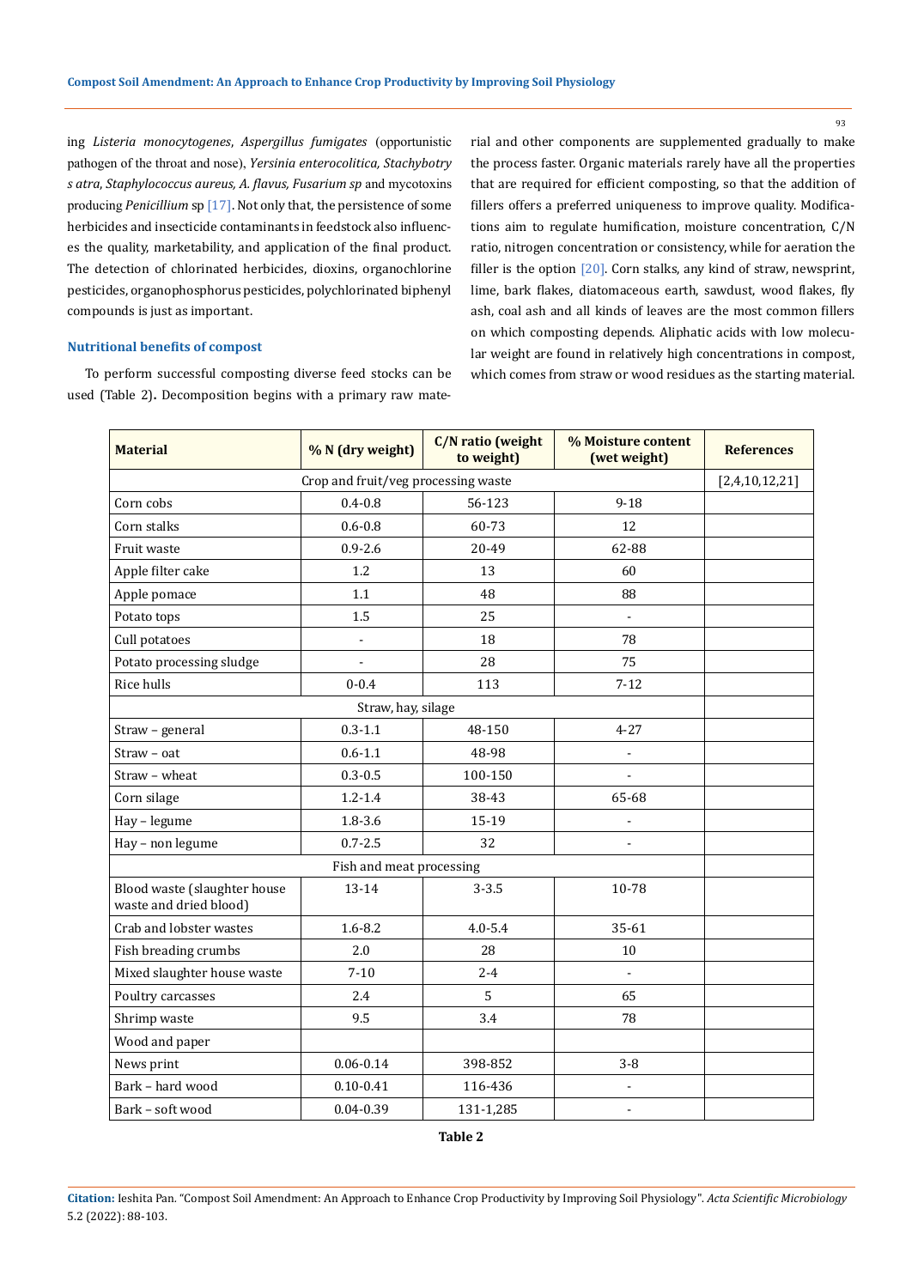Essential parameters for plant growth are carbon and nitrogen, the former required for energy, growth and later for protein and reproduction. To provide the correct ratio, an additional 25 times carbon is required than nitrogen. The quality is achieved from 20: 1 to 40: 1 of the C/N ratio, however Pan., *et al*. [24] found promising results with a 25: 1 to 30: 1 of the C/N ratio for the period of time Composting. As the ratio increases, the rate of decomposition decreases, while conversely, there is malodor and nitrogen loss. A lower C/N formulation shows a prolonged rise in temperature and indicates poor decomposition and is highly toxic for plants due to the formation of ammonia  $[25]$ . For field application, any measured value below 20 can be used as acceptable  $[26]$ . However, a low  $C/N$ ratio does not indicate the stability of mature compost. The assimilation of compost on soil with an increased C/N ratio causes a nitrogen stop and manifests a real nitrogen deficiency for the plant. At the same time, lignin, the main component of the plant cell wall, and its structural complexity reduce the bioavailability of the other cell wall elements, thereby lowering the actual C/N ratio.

In such cases, it is often necessary to breakdown lignin, which increases the availability of carbon, speeds up composting, and reduces N loss. On the other hand polyphenols or insoluble thick tannins attached themselves to either the cell walls or proteins and made them physically or chemically inaccessible for the decomposers [27]. Domínguez and Gómez-Brandón [28] carried out a nutrient dynamic study to check the nitrification effect on vermicomposting and found it to be an indicator of stability. To indicate the degree of vermicompost maturity, the overall increase in the  $\mathrm{NO}_3^-/$  $NH_{4}^+$  ratio depends on the reduction in  $NH_{4}^+$  and the enrichment to  $NO<sub>3</sub>$  level. Aside from the C/N ratio, phosphorous (P) is the most common nutrient from an agricultural point of view and the use of compost affects the solubility/availability of P significantly. Pan., *et al*. [24] mentioned that the mineralization of organic phosphates due to the breakdown of organic substances is not considered to be a significant source of P for plants. Inorganic fertilizers and phosphate solubilizing bacteria were added to supply P.

Shak., *et al*. [10] showed a stimulation of root growth and a nutrient uptake when using vermicompost, which favors a higher yield. Pattnaik and Reddy [29] claimed that, in general vermicompost contains increased and more soluble forms of key nutrients such as nitrogen, phosphorus, potassium, calcium, and magnesium, which are needed for plant growth. To increase plant growth and productivity, micronutrients are essential. In higher concentrations, however, they have an unfavorable effect on plant growth [25]. These elements are involved in improving the soil's cation exchange capacity, which makes it easier to hold nutrients and it is directly proportional to the spread of mature compost. Thus, soil organic matter improves soil fertility by changing the soil's physiological properties. Shak., *et al*. [10] has documented the effects of compost application on soils, which includes nutritional improvement, increasing the concentration of calcium  $(Ca^{2})$ , ammonium  $(\text{NH}_4^*)$ , magnesium  $(\text{Mg}^{+2})$  and potassium  $(\text{K}^*)$  ions and hold nutrients on these organic matter cation holds.

#### **Amendment of compost and soil physicochemical Attributes**

The Indian economy is dependent on agriculture, with agriculture donating nearly 15% of gross domestic product (GDP) to explore the possibilities for 'conventional methods' [30]. Herrmann and Lesueur [31], determined that the most important goals of organic farming are: (1) the production of excellent food in sufficient quantities using natural resources, (2) the improvement of the biological cycles for the colonization of soil microorganisms, terrestrial flora, and fauna, (3) maintaining soil productivity and genetic diversity in the experimental system, (4) promoting healthy use through proper maintenance of water resources, (5) balancing crop production and agriculture and (6) reducing pollution. Li., *et al*. [3] found that a single dose of inorganic nutrients on the soil drastically reduced the microbial load, density of the particles, pore size, and bulk density of the soil. However, the addition of compost immediately improves soil porosity, soil strength, soil compactability, air circulation, soil water supply, water penetration, which is saturated, Hydraulic conductivity, and soil water retention to improve root growth.

A significant reduction in soil density was found during composting of which 4% - 8% reduction was only from the top soil. Crop yield is increased as the bulk density of the soil changed indicating a direct relationship between them. On the other hand, a recent study proposed by Sharma., *et al*. [32] suggested that the soil quality index (SQI) can be kept at 1.10 through the combined use of organic and inorganic fertilizers, but with 100% application of organic fertilizer it was determined to be 1.08 (SQI). In discussing soil fertility it was found that throughout the arrangement of soil organic matter, nutrients such as nitrogen (N), phosphorus (P), and sulfur (S) are incorporated into the soil, so that the soil can serve as a reservoir for them along with additional nutrients such as  $Fe^{+2}$ ,  $Cu+2}$ , Zn<sup>+2</sup>, etc. The breakdown of soil organic matter releases nu-

**Citation:** Ieshita Pan*.* "Compost Soil Amendment: An Approach to Enhance Crop Productivity by Improving Soil Physiology". *Acta Scientific Microbiology*  5.2 (2022): 88-103.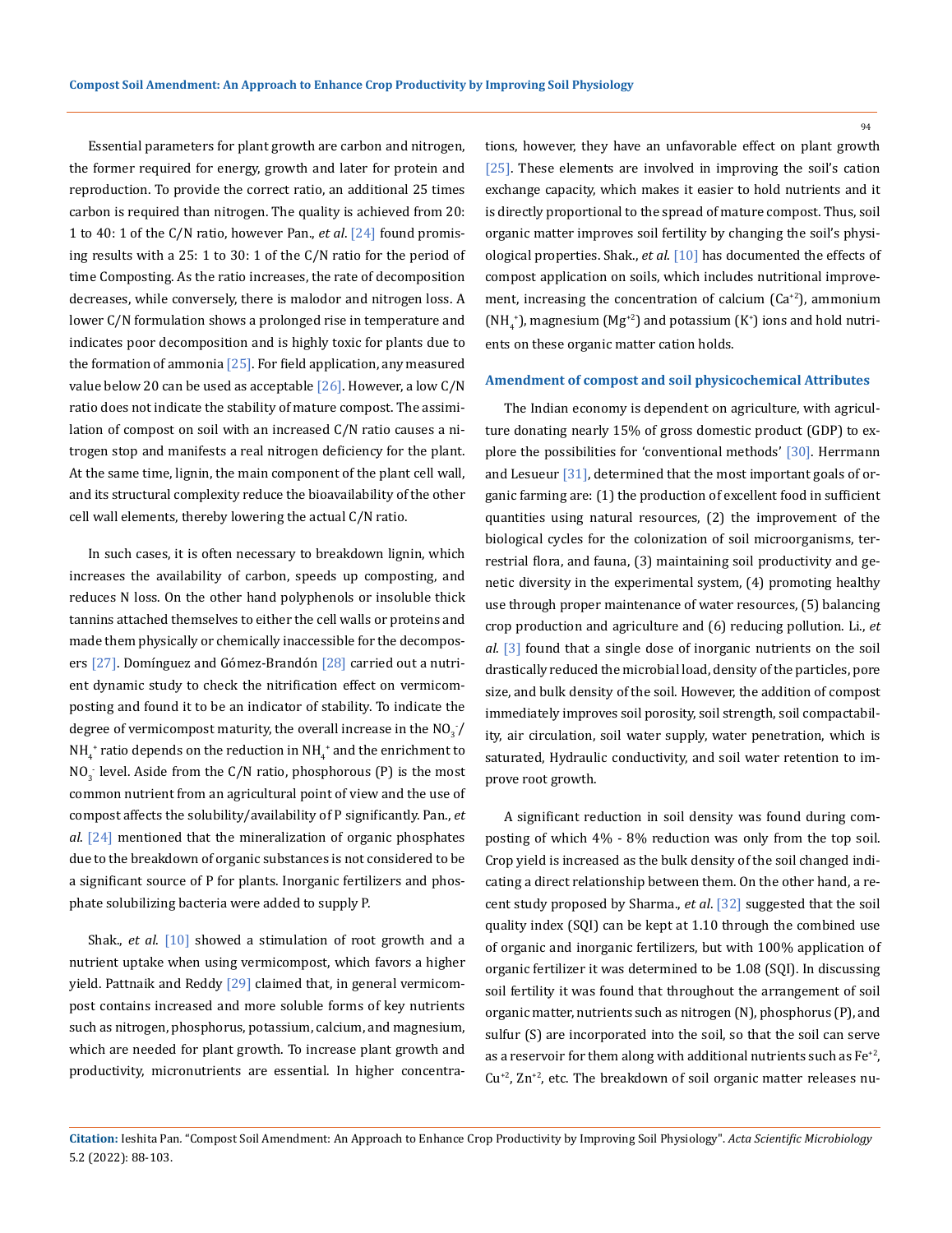trients for plant to take up. It is argued that the improvement in soil properties through the application of compost is the function of soil properties including soil texture, moisture conditions, physical properties, and the origin of organic matter. In general, 2-5% of the soil's organic matter decomposes every year [28].

Long-term composting is essential to achieve more stable effects in which soil property improvement by humus is predominating. A reduced bulk density not only increases root growth, but also a significant uptake of ammonium (NH<sub>4</sub>+) and nitrate (NO<sub>3</sub>-) ions were achieved, while the organic substance nitrogen is converted into plant-available mineral form by the mineralization process. Ammonium ions can be directly adsorbed by negatively charged substrates, leached, utilized by plants, or converted into nitrates via nitrification processes through resident microbial colonization in compost and/or vermicompost. On the contrary, some studies have shown that although the ammonium ion content in fresh compost is significantly higher, the survival of *Nitrosomonas* and *Nitrobacter* is the main reason for the rapid nitrification, resulting in constant levels of both ion forms ( $NH<sub>4</sub>$ <sup>+</sup> and  $NO<sub>3</sub>$ <sup>-</sup>) during the process towards maturity. Gent., *et al*. [33] found that in the compost both the NH<sub>4</sub><sup>+</sup> and NO<sub>2</sub><sup>-</sup> concentrations were low, but the  $\rm NO_3^-$  concentrations were increased, which indicates the progress of ammonification and nitrification.

### **Effect of compost on carbon sequestration and soil erosion**

The application of compost has demonstrated its valuable role not only in the area of plant growth, soil strength, microbial role, reduction of inorganic fertilizers and pesticides, elimination of solid waste, biological remediation, but also justification of climate change through carbon sequestration and greenhouse effects proven [34]. In recent years, mainstream research has focused on the use of compost in combination with crop production and/or field fertilization, which removes carbon dioxide from the atmosphere and stores it back into the soil at a moderately high rate [35,36]. This type of organic farming, which combines compost with controlled cultivation, could be an important tool to combat the harmful effects of greenhouse gas emissions. It shows that the use of compost is not only part of intelligent waste management or organic farming, but can also help to overcome the negative effects of global warming. Viglizzo., *et al*. [36] confirmed that carbon retention in soil is determined by carbon deposition in the root area, where nutrients for respiration and root growth are exchanged when carbon fluxes are added by organic matter.

However, the recent development with LiDAR and an airborne light detection and reading system, aided by drones and satellites, offers better understanding and improved measurement of both atmospheric and terrestrial applied conditions [37]. Large variability in the content of carbon value preserved in the soil is depending on the combined effect of additional and environmental factors. In addition, carbon is considered beneficial in terms of soil health as it can increase water holding capacity, colonization of soil microorganism, nutrient conservation, and organic matter content.

Although soil erosion is a natural process, diverse natural and man-made activities accelerate the process of decay, thereby reducing land productivity and the quality of the environment. Soil erosion can also be controlled through the use of compost which is beneficial in preventing loss of arable land. Erosion has endless adverse effects, and sometimes restoration like hard erosion is too expensive. It can eventually reduce the soil fertility of the land to an unrealizable state. The loss of sediments through erosion and the material they transport cause numerous problems with water quality. Phosphorus and nitrates promotes the eutrophication of water bodies, while heavy metals and organic compounds spoil aquatic habitats and impair water quality. With all of these factors, it is necessary to developed and apply the most appropriate, costeffective land management practices. In addition to traditional methods of combating erosion, researchers are now focusing on new approaches such as land transformation and changing of land occupation [38].

While analyzing the effects of fertilizers, it was found that though compost improvers soil erosion at various stages of development but the single use of compost did not show any significant difference. Saad., *et al*. [38] found a correlation between the amounts of erosion and nutrient losses when using various compost or mulch substances. 60% increase in the diameter of the trunk was found compared to the untreated one when a combination of primary pulp and paper mill sludge (PMS) was used. In parallel a low bulk density and a higher cation exchange capacity are the effects of the compost treatment compared to untreated. When lime and its effect were investigated on sewage sludge compost a remarkable improvement in soil pH in the organic matter and humus content of the soil was observed upon addition.

### **Effect of compost application on humification**

Earlier studies provided information about the valuable effects

**Citation:** Ieshita Pan*.* "Compost Soil Amendment: An Approach to Enhance Crop Productivity by Improving Soil Physiology". *Acta Scientific Microbiology*  5.2 (2022): 88-103.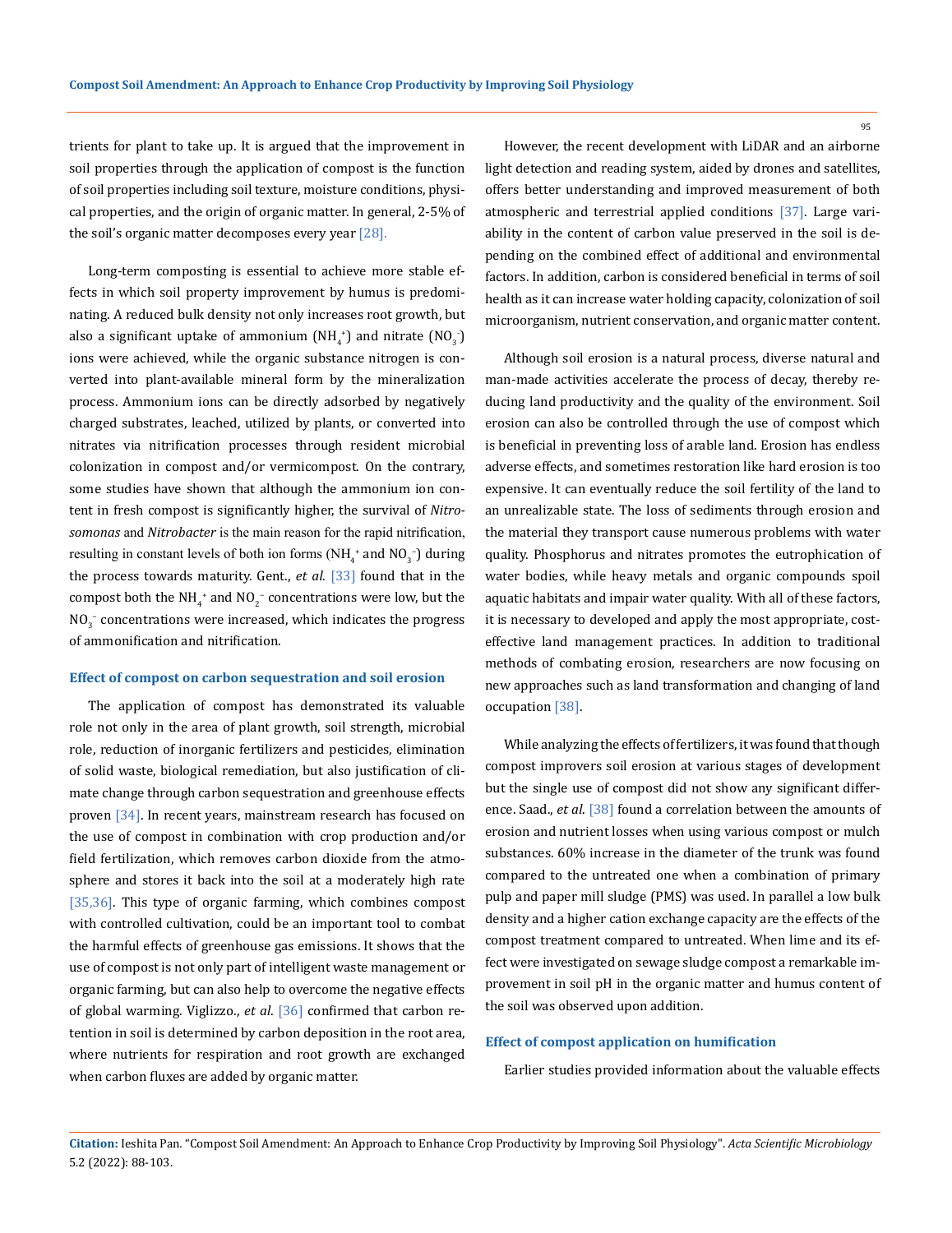of humic substances (HS) on soil fertility and plant productivity (Figure 3). They influence plant growth, by increasing the diameter and length of the root, the number of leaves, the diameter of the shoot and length as well as the germination of the seeds. Zhou., *et al*. [39] have reported that 40% of organic manure substitutions in commercial growing medium offer additional benefits for seed germination, plant growth, and productivity. These positive effects are illustrated by the direct contact of humic substances with metabolic methods. The addition of humic substances not only increases the uptake of nutrients but also increases cell permeability. Humic substances play a crucial role in soil fertilization as they can change plant growth as a growth regulator  $[3]$ .



**Figure 3:** Schematic representation of the benefits of mature and stable compost application. Up arrow (↑) indicates increased and down arrow (↓) indicates the decreased activity of various parameters upon compost application.

Many products such as peat, compost, and mulch are used in agricultural practice today to establish organic farming. Products enriched with humic acids have been marketable for grass, horticultural, or plant cultivation for the past few decades. Some plants were found to have a slower growth rate but showing an increased response when treated with compost because of the increase concentration of humic acids and auxin, a hormone that promotes plant growth. As the resident microbial community plays a critical role in reducing monomeric phenolic compounds there is a rapid increase in seed germination as well as plant growth. The microbial mineralization of lignocellulose and biochemical plant processes stimulates the release of phenolic monomers and explained the reduction in concentration.

It has already been reported that precise fillers or suitable supplements played a decisive role in successful decomposition. The type of change can control the progress of the humification; the formation of humic acid (HA), its concentration and its relationship to fulvic acid (FA). Zhou., *et al*. [39] showed that humification has so far only been dependent on the concentration of humic substances and their components (HA and FA). Composting mechanism in which microbial decomposition of complex organic matter is mainly aimed at the accumulation of humic acid (HA), a valuable parameter which indices not only the maturity of the compost but also the fertility of the soil and increases the harvest yields [40]. The stimulation of root growth, the reproduction of the root hairs, the development of root initiation by humic acids and plant growth promotion has already been described earlier [41]. Though humic substances occur naturally in soil but their concentration increased only after complete decomposition of organic matter.

Although there are only limited reports on the determination of compost maturity, there are no standard methods to assess this [42]. The lack of reliable methods for determining compost matu-

**Citation:** Ieshita Pan*.* "Compost Soil Amendment: An Approach to Enhance Crop Productivity by Improving Soil Physiology". *Acta Scientific Microbiology*  5.2 (2022): 88-103.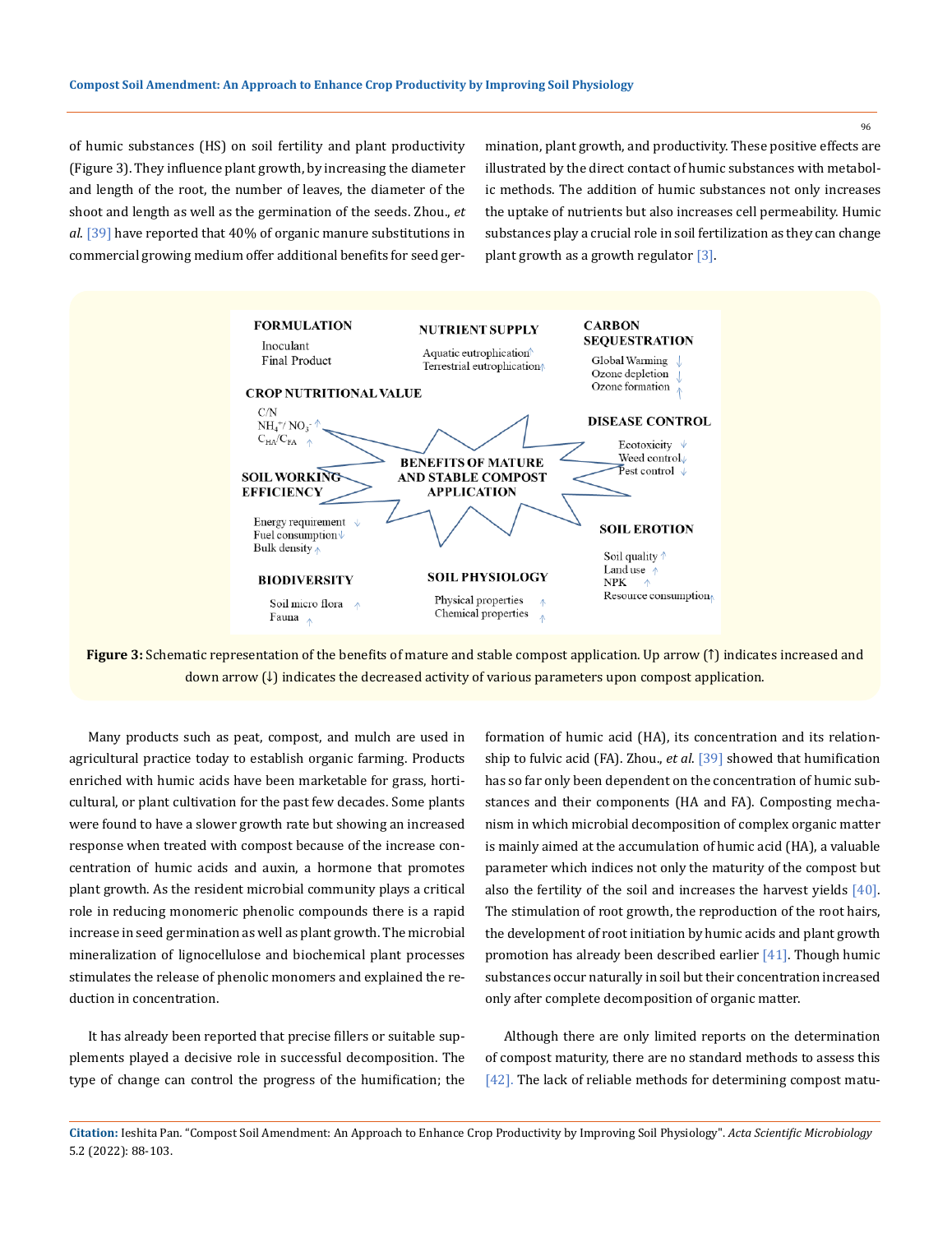rity creates problems when using immature compost  $[43]$ . There is a lot of literature on the subject; however, there is controversy between the parameters that indicate that compost maturity is still in place  $[20]$ . Not only maturity, but also stability is another indication of the degradation of organic material. If the end product mainly contains humic acid, it will not be able to maintain microbial activity and thus achieve stability. Stability is not only an important quality parameter; it can also be used to monitor process performances and to compare between different composting systems. Therefore, the maturity of the finished compost quality now depends on the humic substance concentration (HS). Although Li., *et al*. [3] found that mature compost is always enriched with high HA, and low FA content.

#### **Role of compost on nutrient uptake and plant growth**

Plant growth depends on the uptake of nutrients by the roots and the rate at which they are provided compared to the concentration. Therefore nutrients in the available forms in the soil are very crucial for the development of the plant. Nishant and Biswas [44] found that this depends entirely on the rate of release of nutrients from the fertilizer into the soil. While varieties of elemental nutrients are required for successful plant growth, the most important nutrients that limit plant growth are considered nitrogen (N) and phosphorus (P). However, productivity is impaired in many agricultural areas with the low content these ions. Thus, soil nutrients with relatively high concentrations of inorganic fertilizer are needed to support global food production  $[45]$ . It has been reported that when these nutrients are found limited, overall growth is reduced. On the contrary, the roots are expanded and the uptake of nutrients is facilitated by the microbial colonization. Gent., *et al*. [33] reported that in soils with a low N supply, the root promotes lateral growth and that growth is suppressed when the condition is reversed.

Plants absorb reactive N sources from the soil in the form of nitrate ( $\text{NO}_3^-$ ), ammonium, and amino acids from soil which are relatively abundant [33]. Plants can utilize both inorganic and organic nitrogen. Nitrate (NO<sub>3</sub>) and ammonium (NH<sub>4</sub><sup>+</sup>) ions belong to the first category but amino acids, peptides (di- and tri-peptides), and proteins fall under it later. Not only direct absorption through microbial colonization, in the root surface improves the availability of nutrient. A mutual arbuscular mycorrhizal association is beneficial for capturing PO<sub>4</sub><sup>-3</sup> and NO<sub>3</sub><sup>-</sup> while symbiotic N<sub>2</sub>-fixing bacteria convert atmospheric nitrogen into ammonium ion  $[46]$ . In order

to achieve maximum yield, it is important to have a good balance of all these nutrients during plant development. In addition N also serves as a signaling molecule that controls seed dormancy, flowering time, vegetative growth, root reproduction, etc.

Under natural conditions, the concentrations of organic and inorganic N sources in the soil are very heterogeneous and active, which depends on various factors such as physico-chemical properties of the soil, soil microorganisms, and environmental parameters. Since most agricultural soils are free of urea, amino acids,  $\mathrm{NH}_4^*$ , peptides, and proteins, supplementing with  $\mathrm{NO}_3^-$  with fertilizers, is the most important source of N for plant growth under aerobic conditions [25]. Although the total concentration of organic P and inorganic (Pi) in the earth's crust is high, plant growth only depends on the availability of orthophosphates ( $H_2PO_4^-$  and  $HPO_4^-$ 2 ), which are found lower in agricultural areas. Alatorre-Cobos., *et al*. [45] stated that the availability of inorganic P for plant uptake depends entirely on the pH of the soil, the positive ion concentration, and the rapid microbial conversion from available inorganic to unavailable organic form. Their limiting effect increases the application of Pi fertilizers every year. The higher P uptake is due to the rock phosphate solubilization by the resident microbial community.

The mechanism of solubilization of Rock Phosphate is based on the secretion of  $H^*$  and the production of organic acid  $[47]$ . Plant roots excreted H+ into the rhizosphere, which supports a higher uptake of cations compared to anions. Nishanth and Biswas  $[44]$ carried out a kinetic study to examine the effect of plant growth effect upon nutrient availability and they proposed that in pot culture those plants treated with available phosphorus showed higher shoot yield during the developmental stage. Apart from that phosphate-solubilizing microorganisms are involved in the production of organic acids, in particular citric, aketogluconic, oxalic, tartaric, acetic, lactic, gluconic acid, etc. through which mineral phosphates are dissolved and available for the plant [48]. Reyes., *et al*. [47] found that organic acid anions, together with the pH reduction, trigger chelation reactions to solubilize rock phosphate. The hydroxyl and carboxyl groups present in organic acids can form a chelate with phosphate-bounded cations ( $Ca^{2+}$ ,  $Fe^{2+}$ ,  $Fe^{3+}$ , and  $Al^{3+}$ ) and initiate their solubilization  $[49]$ . Organic anions initiate P mobilization through ligand exchange reactions. Not only that acid phosphatases and phytases of microbial origin play decisive role in the solubilization of rocks [47].

**Citation:** Ieshita Pan*.* "Compost Soil Amendment: An Approach to Enhance Crop Productivity by Improving Soil Physiology". *Acta Scientific Microbiology*  5.2 (2022): 88-103.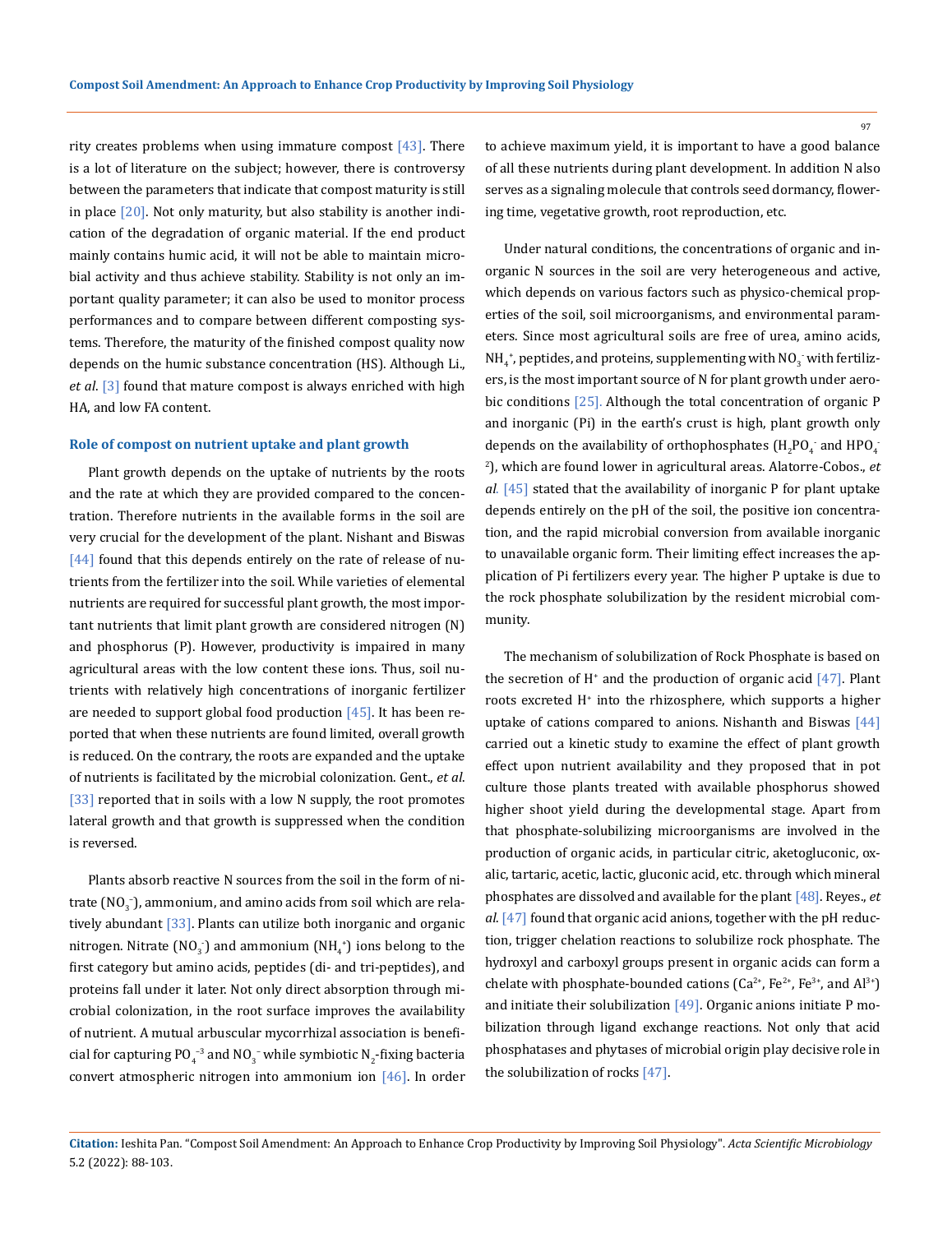#### **Modification of soil biological properties with composts**

Organic substances play a key role in improving the biophysical and elementary properties of the soil (Figure 3). Soil architecture is improved either through cationic compounds that hold organic matter and clay together or through microbial colonization that promotes root growth  $[50]$ . Most of the composting research has focused on the essential and ionic changes such as respiratory activities, enzyme tests like cellulase, xylanase, glycosidase, proteases, phosphatase, and dehydrogenase, ATP measurements, acetate incorporation into lipids, substrate dependent functional analysis and emissions of nitrous oxide (N<sub>2</sub>O) and methane (CH<sub>4</sub>) which are considered as indicator of the end of composting  $[20]$ . Hultman., *et al*. [51] explained on the importance of phospholipid fatty acids (PLFAs) studies in order to obtain more detailed information about the changes in the microbial population as well as the total biomass.

Goyal., *et al*. [52] reported that the enzyme activity gradually amplified during the decomposition, and retained reached its maxima at 30 days. However, Raut., *et al*. [26] reported maximum productions within 2 weeks after, protease, phosphatase, or aryl sulfate concentration are relatively higher in the initial stages during the initial phases of composting. It has been said that a change in substrate composition leads to a variation in bacterial colonization which influences enzyme activity and the decomposition process. Although the concentration of dissolved organic matter, in the compost is initially very high, it gradually decreases as it matures [1]. Since photosynthesis is negligible, the CO<sub>2</sub> concentration can served as an indicator for the microbial load  $[20]$ . On the contrary, CH $_4$  is the end product of methanogenesis the anaerobic decomposition process. Certain sub-fractions of PLFAs (Table 3) are also established as taxonomical indicators  $[51]$ . In addition, the hydroxy-substituted fatty acids of the lipo-polysaccharides (LPSs) are also useful as indicators for identifying modifications within the microbial community.

| <b>Abbreviations</b> | <b>Designation of fatty acids</b>                                      | <b>Indicator for</b>                                                              |
|----------------------|------------------------------------------------------------------------|-----------------------------------------------------------------------------------|
| <b>PLFA</b>          | Phospholipid fatty acids                                               | Microbial biomass                                                                 |
| <b>EL-SATFA</b>      | Ester-linked saturated fatty acids                                     | Prokarya, Eukarya                                                                 |
| Straight ch          | Straight-chain fatty acids                                             | Eukarya, widespread                                                               |
| Cyclopropyl          | Fatty acids containing cyclopropyl ring                                | Growth conditions, gram negative or positive<br>bacteria                          |
| Iso-anteiso          | Position of methyl branching is iso or anteiso                         | Gram-positive or -negative bacteria (Cytopha-<br>ga, Acetobacter, Flavobacterium) |
| Branched chain       | Branched-chain fatty acids (position of methyl branching<br>is unknown | Gram-positive, bacteria, actinomycetes                                            |
| 10ME                 | Methyl branching on 10th C atom                                        | Actinomycetes                                                                     |
| <b>EL-PUFA</b>       | Ester-linked polyunsaturated fatty acid                                | Eukarya, Cyanobacteria                                                            |
| <b>EL-MUFA</b>       | Ester-linked monounsaturated fatty acids                               | Vaccenic type, bacteria; oleic type, wide-<br>spread; gram negative bacteria      |
| EL-HYFA              | Ester-linked hydroxy fatty acids                                       |                                                                                   |
| Alpha                | Hydroxy substitution at position 2 nearest to carboxyl end             | Pseudomonas, gram-negative bacteria                                               |
| <b>Beta</b>          | at position 3 nearest to carboxyl end                                  | <b>Thiobacillus</b>                                                               |
| Mid chain            | Position of hydroxy substitution is unknown                            |                                                                                   |
| Omega                | Hydroxy substitution at aliphatic end                                  | Fungi                                                                             |
| S                    | Type of fatty acid unidentified (homologous series)                    |                                                                                   |
| Z                    | Type of fatty acid unidentified (homologous series)                    |                                                                                   |

**Citation:** Ieshita Pan*.* "Compost Soil Amendment: An Approach to Enhance Crop Productivity by Improving Soil Physiology". *Acta Scientific Microbiology*  5.2 (2022): 88-103.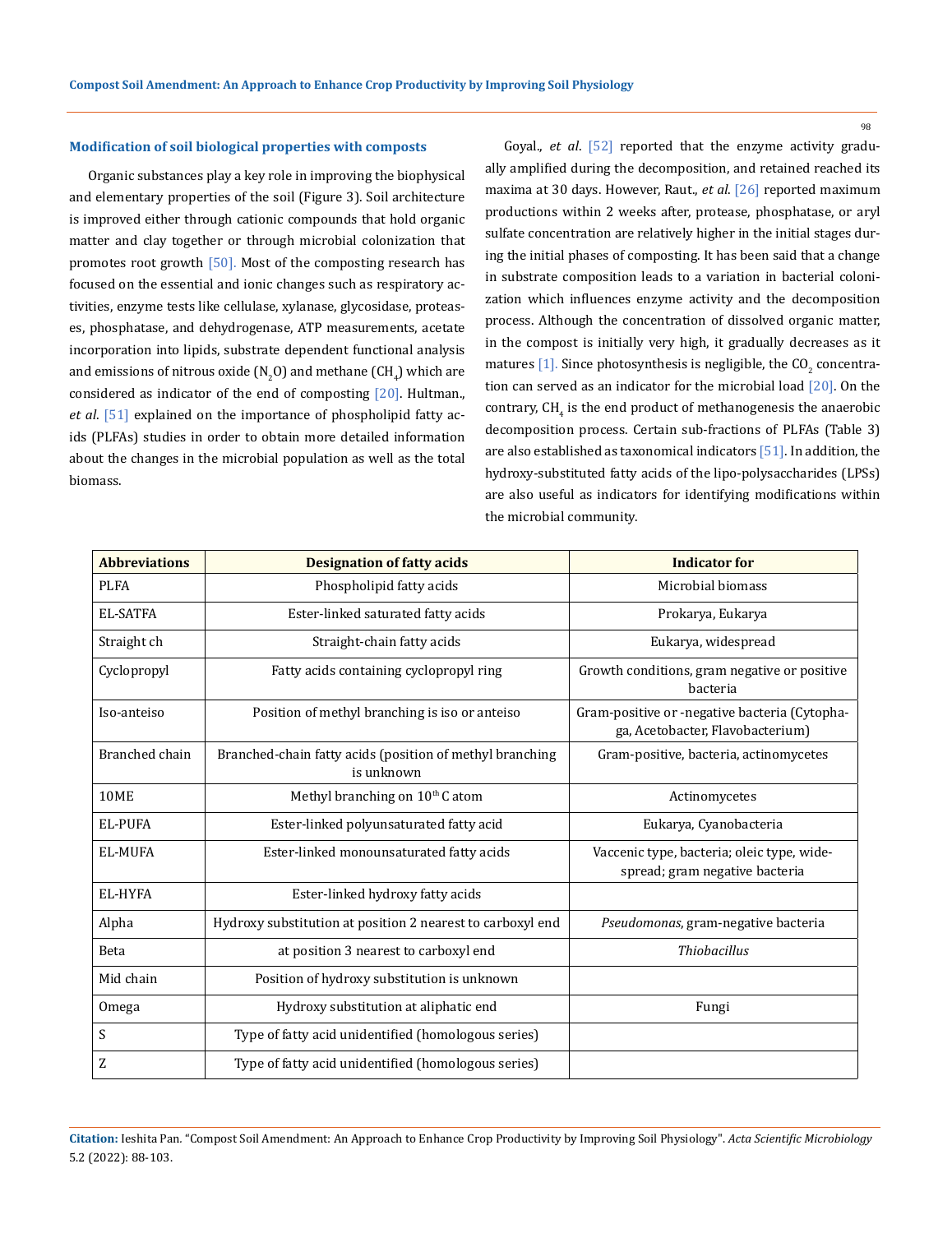| LPS-HYFA        | Hydroxyl substitutedfatty acids localized in outer mem-<br>brane (LPSs) |                                                              |
|-----------------|-------------------------------------------------------------------------|--------------------------------------------------------------|
| Alpha           | Hydroxy substitution at position 2 nearest to carboxyl end              | Gram-negative bacteria                                       |
| <b>Beta</b>     | Hydroxy substitution at position 3 nearest to carboxyl end              | Gram-negative bacteria, except Eikenella and<br>Arthrobacter |
| Mid chain       | Position of hydroxy substitution is unknown                             |                                                              |
| Omega           | Hydroxy substitution at aliphatic end                                   | Plants (cutin, suberin)                                      |
| Decarboxylic    | Dicarboxylic fatty acids                                                |                                                              |
| S               | Type of fatty acid unidentified (homologous series)                     |                                                              |
| Z               | Type of fatty acid unidentified (homologous series)                     |                                                              |
| 4k              | Type of fatty acid unidentified (homologous series)                     |                                                              |
| NEL-UNSFA       | Non-ester-linked unsubstituted fatty acids                              | <i>Clostridium</i> sp. Eukarya (anaerobic bacteria)          |
| <b>NEL-HYFA</b> | Non-ester-linked hydroxy-substituted fatty acids                        | <i>Clostridium</i> sp. Eukarya (anaerobic bacteria)          |

#### **Table 3**

## **Future perspective; formulation and economical importance of composting**

Extensive research towards compost development has been carried out worldwide, however numerous scientific and technological question to improve the effectiveness of the process and the excellence of the product remain unanswered. Mainstream research is aimed at improving the degradation stage, adding nutrient, studying the diversity of the microbial population, and increasing the effectiveness of composting processes. The latest trend emphasizes the switch from conventional methods to organic farming in order to protect nature. Ghosh [53] conducted a study on converting inorganic to organic farming to keep production constant. In that study, he claimed that replacing inorganic fertilizers with organic fertilizers is not at all obstructing their family income. Furthermore, the application of organic fertilizers in no way hampers family income. Moreover it can help in rural development and economies with employment, procurement, and trade in organic and inorganic fertilizers. This study has shown that rural development can be promoted through the use of organic farming. The combined use of manure and inorganic fertilizers increases the yield by up to 26%, and the market value increases by up to 40% compared to the application of chemical fertilizer alone  $[48]$ . Thus there has been a significant increase in the economic benefits for farmers when equivalent economic investments are made to improve soil fertility.

The economic profitability of organic farming is also characterized by low pesticide pollution, lower water consumption, control of soil erosion, reduction of carbon emissions and increased biodiversity. Behera., *et al*. [54] explained that compared to conventional agriculture, natural farming produces similar cultivation variants, but reduces the cost of fertilizer and energy by half. In addition, it has enriched our soil compared to the inorganic amendment. However, Chouichom and Yamao  $[55]$  found that the cost of organic farming is 34% lower than traditional methods without significantly affecting the quality and quantity of product yields. Not only are some new strategies emerging that emphasize the external addition of potential microorganisms to break down complex materials present in the soil in a relatively shorter time in order to obtain high quality compost  $[56]$ . But there is no perfect formulation that exists for that and it is clear that each type has its own merits and demerits. However, there are a few key steps that must be carefully measured in the manufacture of vaccines that determine success or the failure.

Farmers can only choose one formulation, which must be inexpensive and easy to use, to ensure that the product can be delivered to the desired plant in the most appropriate way. Hence, only the formulation (whether an inoculum or an end product) is critical, but little attention has been paid to this matter from the past to the present day. Herrmann and Lesueur [31] suggested that the formulation of inoculants is a long-term process that ends with one or more potential isolates, along with a specific carrier such as encapsulated cells, peat, granules, liquids, etc., for protection during storage and transport. A high-quality formulation also provides

**Citation:** Ieshita Pan*.* "Compost Soil Amendment: An Approach to Enhance Crop Productivity by Improving Soil Physiology". *Acta Scientific Microbiology*  5.2 (2022): 88-103.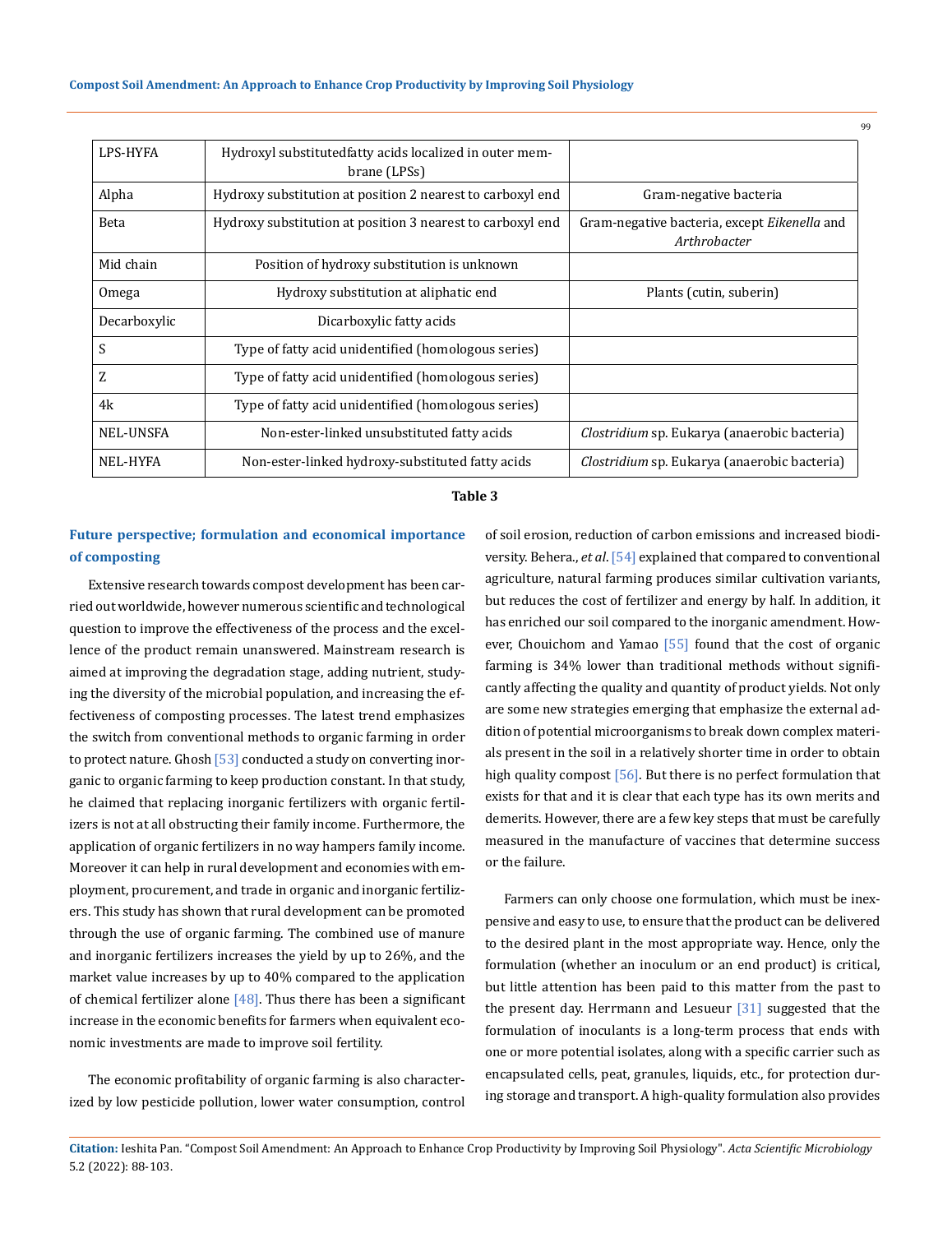optimal conditions for improving microbial growth in soil, increasing their activities to be profitable when added as inoculum, to increase soil fertility. On the other hand the percentage of N, P and K is decisive step for the for the compost formulation [54].

#### **Summary**

Green revolution technologies involved increasing the exploitation of agricultural substances to produce high yielding crops that increase the yield per hectare. Since the constant use of chemicals changes the pH of the soil and creates toxicity, skillful use of chemical fertilizers is required to protect the environment. At the same time waste recycling is required as it breaks down the complex material and returns nutrients to the soil. As mentioned earlier the most stable and tenacious organic carbon fraction ligno-cellulose, from organic waste, limits the composting process by preventing humus formation, which increases soil fertility. In contrast decomposition with *Faenia rectivirgula*, *Saccharomonospora viridis*, *Streptomyces thermoviolaceus*, *Thermoactinomyces thalpophilus*, *T. vulgaris*, *Bacillus* sp, *Pseudomonas* sp increases the possibilities of lignin degradation. Therefore, complete degradation with these microbes is required to improve the soil condition. The classical theory of lignin degradation suggested route 1(R1 in Figure 1), in which modified lignins are formed, but microbial decomposition by fungi and bacteria mainly follows the other routes (R2-R4 in Figure 1) in which quinone is produced from polyphenol oxidation through the action of several oxidases. Once the decomposition was completed and humic acid was produced the physical, chemical and biological parameters of the soil changed, as evidenced by the analyzing of particle size, texture, particle density, bulk density, dry matter content and the content of non-compostable debris, pH, C/N ratio, total increase of the  $\text{NO}_3^-/\text{NH}_4^+$  ratio, solubilization of phosphate and microbial load (Colony Forming Unit/ml). Plant growth depends on the availability of nutrients, not the concentration in soil that has been taken up by the roots. Because nutrients are limited the overall growth has stopped. Conversion of solid waste to compost, by lignin degrading organism made the end product a rich source of organic material, which facilitates the growth of soil micro flora and enables the continuous supply of the elements essential for plant growth.

### **Conclusion**

The diversity of crops with elevated nutritional value is the basic need now. At the same time focus is needed on production yield and quality improvement. However, to overcome the deleterious effect of chemical fertilizer on food and fodder has alerted the primary focus of almost all investigating groups to develop urgently a new and competent agricultural system with the use of natural resources. Developments of various cultivars were not supervised thoroughly in the past, due to the limited knowledge on plant metabolism but tools are now available to monitor that. Systems biology has also accelerated to support the yield and crop performance in the field with the help of abundant regulatory elements revealed for several pathways. The purpose of organic agriculture is to supply nutritionally enriched food with the smallest environmental impacts during manufacturing. As mentioned above, humus-rich compost generated by microbial decomposition of organic waste allows the plant to absorb more nutrients. At the same time, it also increases the organic matter content in the soil so that it can be used for longer. Compost affects soil enzyme availability which is directly associated with microbial colonization. The synergistic effect of all the parameters finally increases beneficial microbial community over pathogens that favor plant growth. Since the soil has a complex microenvironment, additional research is needed to get maximum soil fertility and crop productivity in order to address farmers' worries. Novel and successful agricultural service systems along with proper educational guidance will help them execute organic farming properly with an enhancement of farm profit.

#### **Ethics Approval and Consent to Participate**

Not applicable.

#### **Consent for Publication**

Not applicable.

#### **Availability of Data And Materials**

All data generated or analysed during this study are included in this published article.

#### **Supplementary Data**

There is no separate file for supplementary data.

#### **Competing Interests**

The authors declare that they have no competing interests.

#### **Funding**

This research did not receive any specific grant from funding agencies in the public, commercial, or not-for-profit sectors.

**Citation:** Ieshita Pan*.* "Compost Soil Amendment: An Approach to Enhance Crop Productivity by Improving Soil Physiology". *Acta Scientific Microbiology*  5.2 (2022): 88-103.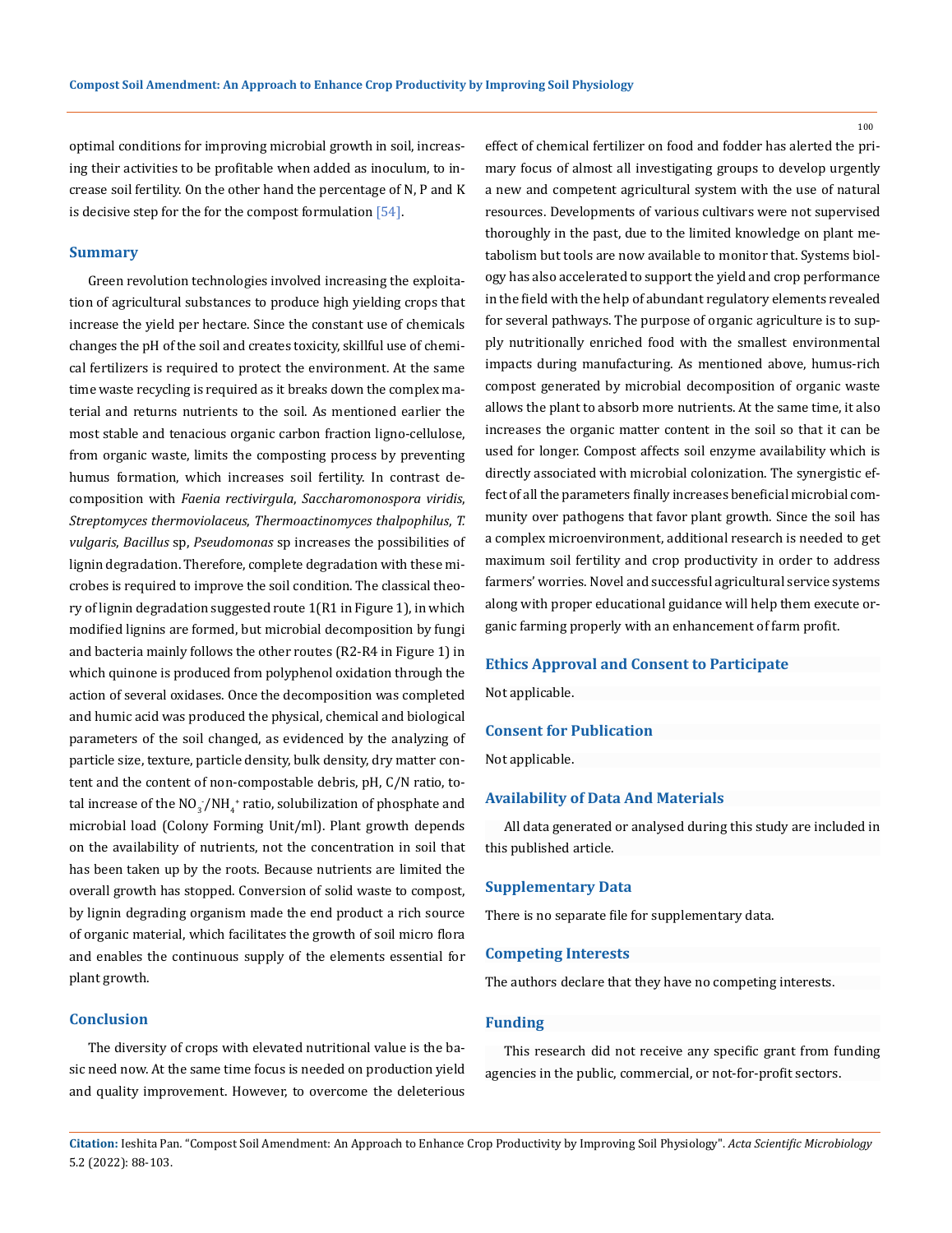### **Authors' Contributions**

IP is responsible for conceptualization, resources, validation, visualization and writing the original draft.

### **Acknowledgement**

I express my gratitude to the Saveetha School of Engineering, Saveetha Institute of Medical and Technical Sciences, Saveetha University, for providing the necessary infrastructure to carry out this work successfully.

### **Bibliography**

- 1. Sellami F., *et al*[. "Maturity assessment of composted olive mill](https://pubmed.ncbi.nlm.nih.gov/18328696/)  [wastes using UV spectra and humification parameters".](https://pubmed.ncbi.nlm.nih.gov/18328696/) *Bioresource Technology* [99 \(2008\): 6900-6907.](https://pubmed.ncbi.nlm.nih.gov/18328696/)
- 2. Saha PK., *et al*[. "Long-term integrated nutrient management](https://doi.org/10.1080/00103620701215718)  [for rice-based cropping pattern: Effect on growth, yield, nutri](https://doi.org/10.1080/00103620701215718)[ent uptake, nutrient balance sheet, and soil fertility".](https://doi.org/10.1080/00103620701215718) *Commu[nications in Soil Science and Plant Analysis](https://doi.org/10.1080/00103620701215718)* 38 (2007): 579-610.
- 3. Li Y., *et al*[. "Humic Acid Fertilizer Improved Soil Properties](https://doi.org/10.1038/s41598-019-48620-4)  [and Soil Microbial Diversity of Continuous Cropping Peanut:](https://doi.org/10.1038/s41598-019-48620-4)  A Three-Year Experiment". *[Nature Scientific Reports](https://doi.org/10.1038/s41598-019-48620-4)* 9 (2019): [12014-12022.](https://doi.org/10.1038/s41598-019-48620-4)
- 4. Sharholy M., *et al*[. "Municipal solid waste characteristics and](https://www.sciencedirect.com/science/article/abs/pii/S0956053X06000821)  [management in Allahabad, India".](https://www.sciencedirect.com/science/article/abs/pii/S0956053X06000821) *Waste Management* 27 [\(2007\): 490-496.](https://www.sciencedirect.com/science/article/abs/pii/S0956053X06000821)
- 5. [Xu F and Webb JP. "Tianjin clean-up after explosion".](https://www.ncbi.nlm.nih.gov/pmc/articles/PMC4577357/) *Canadian [Medical Association Journal](https://www.ncbi.nlm.nih.gov/pmc/articles/PMC4577357/)* 187 (2015): E404.
- 6. Chen M., *et al*[. "Bioremediation of soils contaminated with](https://pubmed.ncbi.nlm.nih.gov/26008965/)  [polycyclic aromatic hydrocarbons, petroleum, pesticides,](https://pubmed.ncbi.nlm.nih.gov/26008965/)  [chlorophenols and heavy metals by composting: applications,](https://pubmed.ncbi.nlm.nih.gov/26008965/)  [microbes and future research needs".](https://pubmed.ncbi.nlm.nih.gov/26008965/) *Biotechnology Advances* [33 \(2015\): 745-755.](https://pubmed.ncbi.nlm.nih.gov/26008965/)
- 7. Loick N., *et al*[. "Bioremediation of poly-aromatic hyrdocarbon](https://doi.org/10.1080/10643380701413682)  [\(PAH\) contaminated Soil by Composting".](https://doi.org/10.1080/10643380701413682) *Critical Reviews in [Environmental Science and Technology](https://doi.org/10.1080/10643380701413682)* 39 (2012): 271-332.
- 8. Ren X., *et al*[. "Improvement of humification and mechanism](https://www.sciencedirect.com/science/article/abs/pii/S0960852420305071)  [of nitrogen transformation during pig manure composting](https://www.sciencedirect.com/science/article/abs/pii/S0960852420305071)  with Black Tourmaline". *[Bioresource Technology](https://www.sciencedirect.com/science/article/abs/pii/S0960852420305071)* 307 (2020): [123236.](https://www.sciencedirect.com/science/article/abs/pii/S0960852420305071)
- 9. Meléndrez M M. "Humic acid: the science of humus and how it benefits soil". *Acres USA Magazine* (2012).
- 10. Shak KPY., *et al*[. "Sustainable reuse of rice residues as feed](https://doi.org/10.1007/s11356-013-1995-0)[stocks in vermicomposting for organic fertilizer production".](https://doi.org/10.1007/s11356-013-1995-0)  *[Environmental Science and Pollution Research](https://doi.org/10.1007/s11356-013-1995-0)* 21 (2014): [1349-1359.](https://doi.org/10.1007/s11356-013-1995-0)
- 11. Wang Q., *et al*[. "Improvement of pig manure compost ligno](http://dx.doi.org/10.1016/j.biortech.2017.07.021)[cellulose degradation, organic matter humification and com](http://dx.doi.org/10.1016/j.biortech.2017.07.021)[post quality with medical stone".](http://dx.doi.org/10.1016/j.biortech.2017.07.021) *Bioresource Technology* 243 [\(2017\): 771-777.](http://dx.doi.org/10.1016/j.biortech.2017.07.021)
- 12. Jindo K., *et al*[. "Influence of biochar addition on the humic](https://pubmed.ncbi.nlm.nih.gov/26786401/)  [substances of composting manures".](https://pubmed.ncbi.nlm.nih.gov/26786401/) *Waste Management* 49 [\(2016\): 545-552.](https://pubmed.ncbi.nlm.nih.gov/26786401/)
- 13. Zhang J., *et al*[. "The use of biochar-amended composting to](https://www.sciencedirect.com/science/article/abs/pii/S096085241400251X)  [improve the humification and degradation of sewage sludge".](https://www.sciencedirect.com/science/article/abs/pii/S096085241400251X)  *[Bioresource Technology](https://www.sciencedirect.com/science/article/abs/pii/S096085241400251X)* 168 (2014): 252-258.
- 14. Jurado MM., *et al*[. "Enhanced turnover of organic matter frac](https://pubmed.ncbi.nlm.nih.gov/25795998/)[tions by microbial stimulation during lignocellulosic waste](https://pubmed.ncbi.nlm.nih.gov/25795998/)  composting". *[Bioresource Technology](https://pubmed.ncbi.nlm.nih.gov/25795998/)* 186 (2015): 15-24.
- 15. [Bohacz J. "Microbial strategies and biochemical activity during](https://pubmed.ncbi.nlm.nih.gov/30029339/)  [lignocellulosic waste composting in relation to the occurring](https://pubmed.ncbi.nlm.nih.gov/30029339/)  biothermal phases". *[Journal of Environmental Management](https://pubmed.ncbi.nlm.nih.gov/30029339/)*  [206 \(2018\): 1052-1062.](https://pubmed.ncbi.nlm.nih.gov/30029339/)
- 16. Hepperly P., *et al*[. "Compost, manure and synthetic fertilizer](https://doi.org/10.1080/1065657X.2009.10702410)  [influences crop yields, soil properties, nitrate leaching and](https://doi.org/10.1080/1065657X.2009.10702410)  crop nutrient content". *[Computer Science Utility](https://doi.org/10.1080/1065657X.2009.10702410)* 17 (2009): [117-126.](https://doi.org/10.1080/1065657X.2009.10702410)
- 17. [Bhattacharyya PN and Jha DK. "Plant growth-promoting rhizo](https://link.springer.com/article/10.1007/s11274-011-0979-9)[bacteria \(PGPR\): emergence in agriculture".](https://link.springer.com/article/10.1007/s11274-011-0979-9) *World Journal of [Microbiology and Biotechnology](https://link.springer.com/article/10.1007/s11274-011-0979-9)* 28 (2012): 1327-1350.
- 18. Umsakul K., *et al*[. "Chemical physical and microbiological](https://scialert.net/abstract/?doi=pjbs.2010.985.992)  [changes during composting of the water hyacinth".](https://scialert.net/abstract/?doi=pjbs.2010.985.992) *Pakistan [Journal of Biological Science](https://scialert.net/abstract/?doi=pjbs.2010.985.992)* 13 (2010): 985-992.
- 19. Shariati S., *et al*. "The potential of application of different organic and inorganic carriers in insoluble phosphate solubilizing bacteria (Pseudomonas fluorescens) inoculants production process". *International Journal of Agriculture : Research and Review* 3 (2013): 176-183.
- 20. Kutsanedzi F., *et al*[. "Comparisons of Compost Maturity Indi](https://irjabs.com/files_site/paperlist/r_367_121110135424.pdf)[cators for two Field Scale Composting Systems".](https://irjabs.com/files_site/paperlist/r_367_121110135424.pdf) *International [Research Journal of Applied and Basic Sciences](https://irjabs.com/files_site/paperlist/r_367_121110135424.pdf)* 3 (2012): 713- [720.](https://irjabs.com/files_site/paperlist/r_367_121110135424.pdf)
- **Citation:** Ieshita Pan*.* "Compost Soil Amendment: An Approach to Enhance Crop Productivity by Improving Soil Physiology". *Acta Scientific Microbiology*  5.2 (2022): 88-103.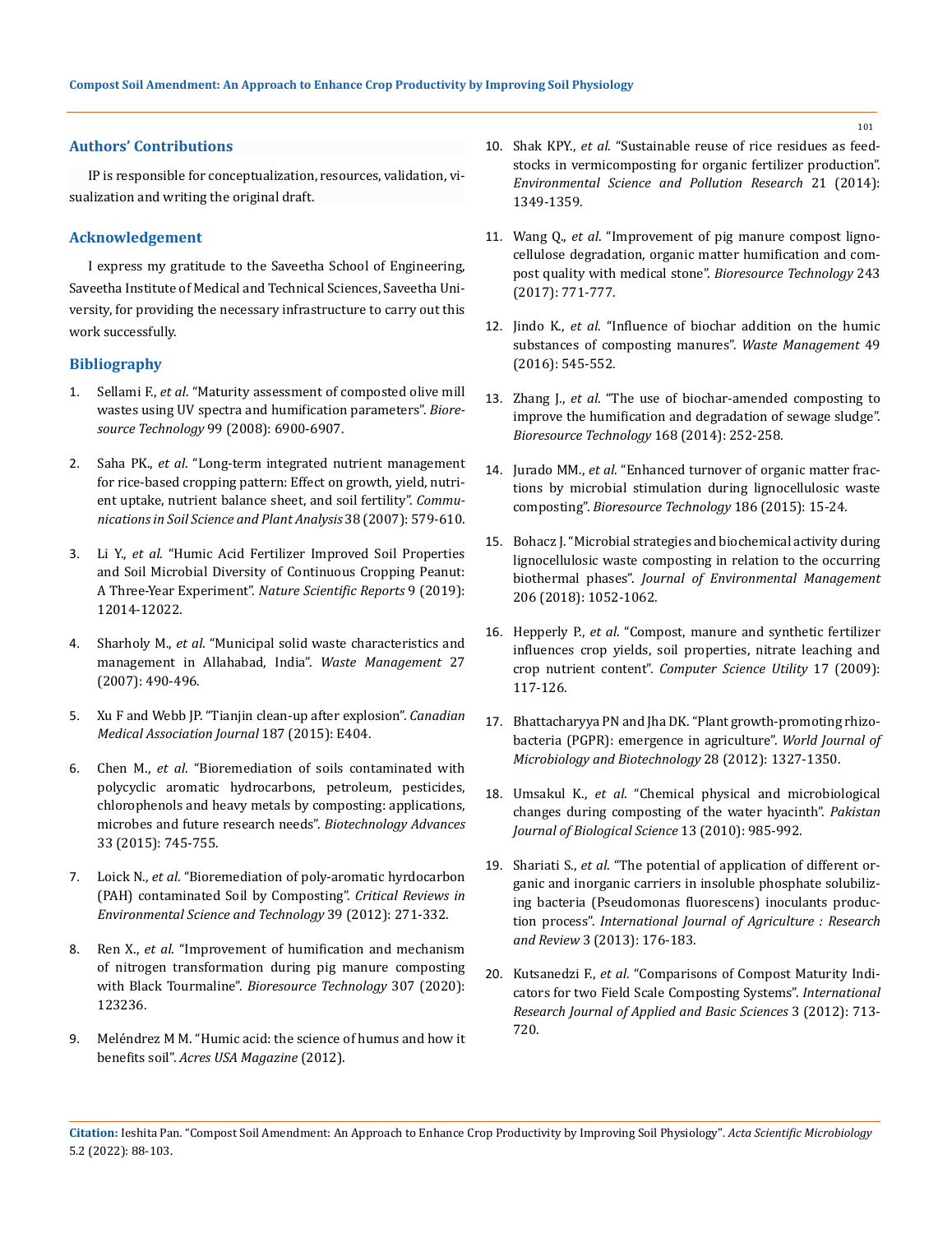- 21. [Pan I and Sen SK. "Microbial and physico-chemical analysis of](http://nopr.niscair.res.in/bitstream/123456789/16482/1/IJBT%2012%281%29%20120-128.pdf)  [composting process of wheat straw".](http://nopr.niscair.res.in/bitstream/123456789/16482/1/IJBT%2012%281%29%20120-128.pdf) *India Journal of Biotechnology* [12 \(2013\): 120-128.](http://nopr.niscair.res.in/bitstream/123456789/16482/1/IJBT%2012%281%29%20120-128.pdf)
- 22. Amir S., *et al*. "Structural changes in lipid free humic acids during composting of sewage sludge". *International Biodeterioration and Biodegradation* 55 (2005): 239-246.
- 23. Grube M., *et al*[. "Evaluation of sewage sludge-based compost](https://www.sciencedirect.com/science/article/abs/pii/S0016706105000479)  [by FTIR spectroscopy".](https://www.sciencedirect.com/science/article/abs/pii/S0016706105000479) *Geoderma* 130 (2006): 324-333.
- 24. Pan I., *et al*[. "Composting of common organic wastes using mi](https://link.springer.com/article/10.1007/s13205-011-0033-5)crobial inoculants". *3 Biotech* [2 \(2012\): 127-134.](https://link.springer.com/article/10.1007/s13205-011-0033-5)
- 25. Krouk G., *et al*[. "Nitrate signaling: adaptation to fluctuating en](https://pubmed.ncbi.nlm.nih.gov/20093067/)vironments". *[Current Opinion in Plant Biology](https://pubmed.ncbi.nlm.nih.gov/20093067/)* 13 (2010): 266- [273.](https://pubmed.ncbi.nlm.nih.gov/20093067/)
- 26. Raut MP., *et al*[. "Microbial dynamics and enzyme activities](https://www.sciencedirect.com/science/article/abs/pii/S0960852407009650)  [during rapid composting of municipal solid waste: A compost](https://www.sciencedirect.com/science/article/abs/pii/S0960852407009650)  [maturity analysis perspective".](https://www.sciencedirect.com/science/article/abs/pii/S0960852407009650) *Bioresource Technology* 99 [\(2008\): 6512-6519.](https://www.sciencedirect.com/science/article/abs/pii/S0960852407009650)
- 27. Palm CA., *et al*[. "Organic inputs for soil fertility management](https://www.researchgate.net/publication/286384139_Organic_inputs_for_soil_fertility_management_in_tropical_agroecosystems)  [in tropical agroecosystems: application of an organic re](https://www.researchgate.net/publication/286384139_Organic_inputs_for_soil_fertility_management_in_tropical_agroecosystems)source database". *[Agriculture, Ecosystems and Environment](https://www.researchgate.net/publication/286384139_Organic_inputs_for_soil_fertility_management_in_tropical_agroecosystems)* 83 [\(2001\): 27-42.](https://www.researchgate.net/publication/286384139_Organic_inputs_for_soil_fertility_management_in_tropical_agroecosystems)
- 28. Domínguez J., *et al*[. "The influence of earthworms on nutri](https://pubmed.ncbi.nlm.nih.gov/23831778/)[ent dynamics during the process of vermicomposting".](https://pubmed.ncbi.nlm.nih.gov/23831778/) *Waste [Management Research](https://pubmed.ncbi.nlm.nih.gov/23831778/)* 31 (2013): 859-868.
- 29. [Pattnaik S and Reddy MV. "Nutrient status of vermicompost](https://www.hindawi.com/journals/aess/2010/967526/)  [of urban green waste processed by three earthworm species:](https://www.hindawi.com/journals/aess/2010/967526/)  [Eisenia fetida, Eudrilus eugeniae, and Perionyx excavates".](https://www.hindawi.com/journals/aess/2010/967526/) *Ap[plied and Environmental Soil Science](https://www.hindawi.com/journals/aess/2010/967526/)* (2010).
- 30. Narayanan S. "Organic farming in India: relevance, problems and constraints". Fin Agri, 43 (2005): 16-22.
- 31. [Herrmann L and Lesueur D. "Challenges of formulation and](https://link.springer.com/article/10.1007/s00253-013-5228-8)  [quality of biofertilizers for successful inoculation".](https://link.springer.com/article/10.1007/s00253-013-5228-8) *Applied Mi[crobiology and Biotechnology](https://link.springer.com/article/10.1007/s00253-013-5228-8)* 97 (2013): 8859-8873.
- 32. Sharma KL., *et al*[. "Combined effect of tillage and organic fer](https://www.tandfonline.com/doi/abs/10.1080/03650340.2014.933319)[tilization on soil quality key indicators and indices in alluvial](https://www.tandfonline.com/doi/abs/10.1080/03650340.2014.933319)  [soils of Indo-Gangetic Plains under rainfed maize-wheat sys](https://www.tandfonline.com/doi/abs/10.1080/03650340.2014.933319)tem". *[Archives of Agronomy and Soil Science](https://www.tandfonline.com/doi/abs/10.1080/03650340.2014.933319)* 61 (2014): 313- [327.](https://www.tandfonline.com/doi/abs/10.1080/03650340.2014.933319)
- 33. [Gent L and Forde BG. "How do plants sense their nitrogen sta](https://pubmed.ncbi.nlm.nih.gov/28201547/)tus?" *[Journal of Experimental Botany](https://pubmed.ncbi.nlm.nih.gov/28201547/)* 68 (2017): 2531-2539.
- 34. Vergara SE. " Composting". In C. A. Zimring, and W. L. Rathje (Eds.), Encyclopedia of consumption and waste: The social science of garbage (2012): 147-150.
- 35. De Longe MS., *et al*[. "A lifecycle model to evaluate carbon se](https://link.springer.com/article/10.1007/s10021-013-9660-5)[questration potential and greenhouse gas dynamics of man](https://link.springer.com/article/10.1007/s10021-013-9660-5)aged grasslands". *Ecosystem* [16 \(2013\): 962-979.](https://link.springer.com/article/10.1007/s10021-013-9660-5)
- 36. Viglizzo EF., *et al*[. "Reassessing the role of grazing lands in car](https://pubmed.ncbi.nlm.nih.gov/30682606/)[bon-balance estimations: Meta-analysis and review".](https://pubmed.ncbi.nlm.nih.gov/30682606/) *Science [of the Total Environment](https://pubmed.ncbi.nlm.nih.gov/30682606/)* 661 (2019): 531-542.
- 37. [Keenan TF and Williams CA. "The terrestrial carbon sink".](https://www.annualreviews.org/doi/10.1146/annurev-environ-102017-030204)  *[Annual Review of Environment and Resources](https://www.annualreviews.org/doi/10.1146/annurev-environ-102017-030204)* 43 (2018): 219- [243.](https://www.annualreviews.org/doi/10.1146/annurev-environ-102017-030204)
- 38. Saad R., *et al*[. "Assessment of land use impacts on soil ecologi](https://www.researchgate.net/publication/225879819_Assessment_of_land_use_impacts_on_soil_ecological_functions_Development_of_spatially_differentiated_characterization_factors_within_a_Canadian_context)[cal functions: development of spatially differentiated charac](https://www.researchgate.net/publication/225879819_Assessment_of_land_use_impacts_on_soil_ecological_functions_Development_of_spatially_differentiated_characterization_factors_within_a_Canadian_context)[terization factors within a Canadian context".](https://www.researchgate.net/publication/225879819_Assessment_of_land_use_impacts_on_soil_ecological_functions_Development_of_spatially_differentiated_characterization_factors_within_a_Canadian_context) *International [Journal of Life Cycle Assessment](https://www.researchgate.net/publication/225879819_Assessment_of_land_use_impacts_on_soil_ecological_functions_Development_of_spatially_differentiated_characterization_factors_within_a_Canadian_context)* 16 (2011): 198-211.
- 39. Zhou Y., *et al*[. "Evaluation of humic substances during cocom](https://pubmed.ncbi.nlm.nih.gov/24951275/)[posting of food waste, sawdust and Chinese medicinal herbal](https://pubmed.ncbi.nlm.nih.gov/24951275/)  residue". *[Bioresource Technology](https://pubmed.ncbi.nlm.nih.gov/24951275/)* 168 (2014): 229-334.
- 40. Khalid M., *et al*[. "Influence of bio-fertilizer containing ben](https://as-botanicalstudies.springeropen.com/articles/10.1186/s40529-017-0189-3)[eficial fungi and rhizospheric bacteria on health promoting](https://as-botanicalstudies.springeropen.com/articles/10.1186/s40529-017-0189-3)  [compounds and antioxidant activity of Spinacia oleracea L".](https://as-botanicalstudies.springeropen.com/articles/10.1186/s40529-017-0189-3)  *[Botanical Studies](https://as-botanicalstudies.springeropen.com/articles/10.1186/s40529-017-0189-3)* 58 (2017): 35-43.
- 41. Canellas LP., *et al*[. "Chemical properties of humic matter as re](https://doi.org/10.1111/j.1365-2389.2012.01439.x)[lated to induction of plant lateral roots".](https://doi.org/10.1111/j.1365-2389.2012.01439.x) *European Journal of Soil Science* [63 \(2012\): 315-324.](https://doi.org/10.1111/j.1365-2389.2012.01439.x)
- 42. Mokhtari M., *et al*[. "Evaluation of stability parameters in in](https://applications.emro.who.int/imemrf/Iran_J_Environ_Health_Sci_Eng/Iran_J_Environ_Health_Sci_Eng_2011_8_4_307_314.pdf)[vessel composting of municipal solid waste".](https://applications.emro.who.int/imemrf/Iran_J_Environ_Health_Sci_Eng/Iran_J_Environ_Health_Sci_Eng_2011_8_4_307_314.pdf) *Iranian Journal [of Environmental Health Science and Engineering](https://applications.emro.who.int/imemrf/Iran_J_Environ_Health_Sci_Eng/Iran_J_Environ_Health_Sci_Eng_2011_8_4_307_314.pdf)* 8 (2011): [325-332.](https://applications.emro.who.int/imemrf/Iran_J_Environ_Health_Sci_Eng/Iran_J_Environ_Health_Sci_Eng_2011_8_4_307_314.pdf)
- 43. [Ofosu-Budu GK and Hogarh JN. "Harmonizing procedures for](https://www.researchgate.net/publication/223050861_Harmonizing_Procedures_for_the_Evaluation_of_Compost_Maturity_in_Two_Compost_Types_in_Ghana)  [the evaluation of compost maturity in two compost types in](https://www.researchgate.net/publication/223050861_Harmonizing_Procedures_for_the_Evaluation_of_Compost_Maturity_in_Two_Compost_Types_in_Ghana)  Ghana". *[Resources Conservation and Recycling](https://www.researchgate.net/publication/223050861_Harmonizing_Procedures_for_the_Evaluation_of_Compost_Maturity_in_Two_Compost_Types_in_Ghana)* 54 (2010): 205- [209.](https://www.researchgate.net/publication/223050861_Harmonizing_Procedures_for_the_Evaluation_of_Compost_Maturity_in_Two_Compost_Types_in_Ghana)
- 44. [Nishanth D and Biswas DR. "Kinetics of phosphorus and](https://pubmed.ncbi.nlm.nih.gov/17905580/)  [potassium release from rock phosphate and waste mica en](https://pubmed.ncbi.nlm.nih.gov/17905580/)[riched compost and their effect on yield and nutrient uptake](https://pubmed.ncbi.nlm.nih.gov/17905580/)  [by wheat \(Triticum aestivum\)".](https://pubmed.ncbi.nlm.nih.gov/17905580/) *Bioresource Technology* 99 [\(2008\): 3342-3353.](https://pubmed.ncbi.nlm.nih.gov/17905580/)

**Citation:** Ieshita Pan*.* "Compost Soil Amendment: An Approach to Enhance Crop Productivity by Improving Soil Physiology". *Acta Scientific Microbiology*  5.2 (2022): 88-103.